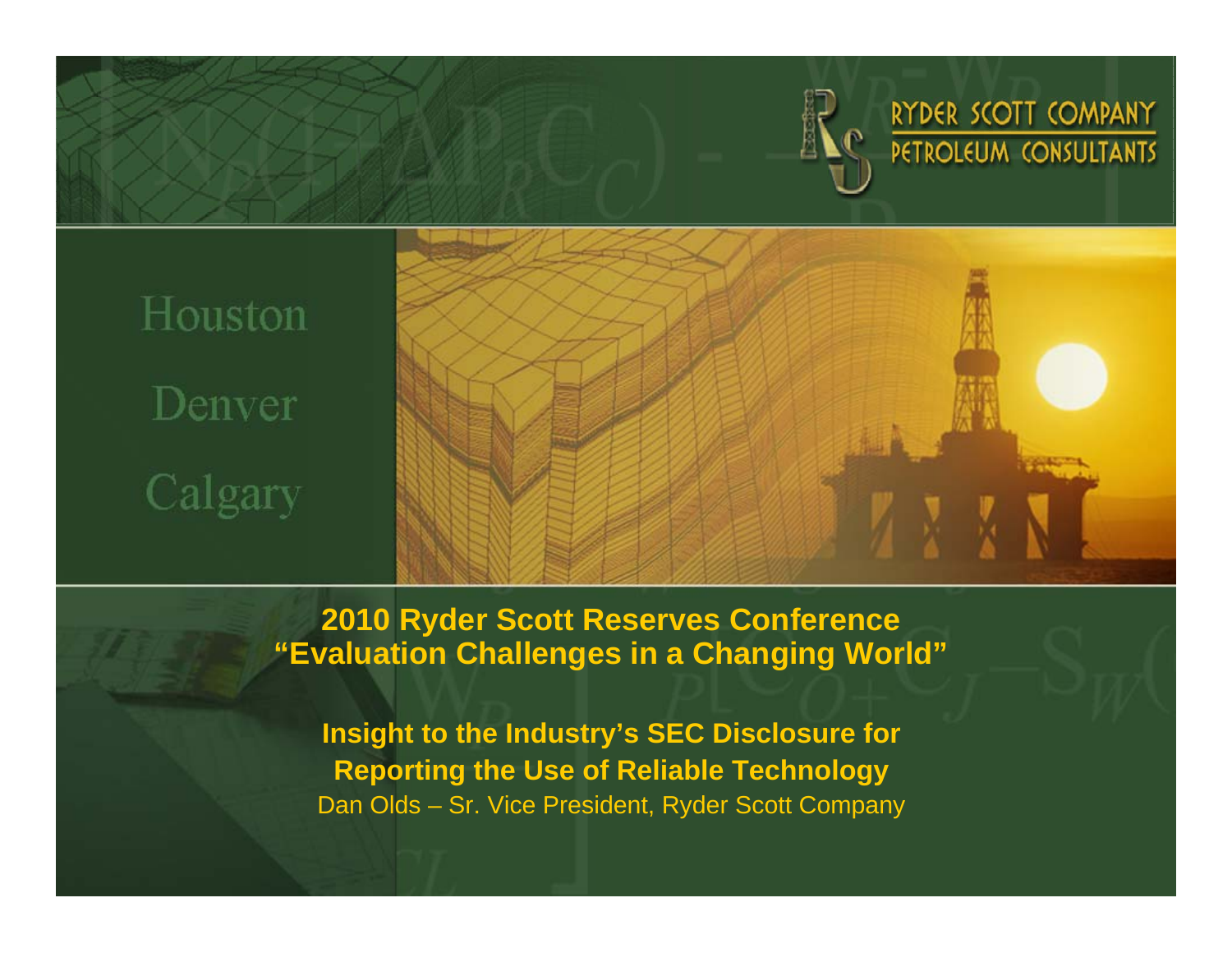## **Presentation Outline**



**EXA** Background to the SEC Rules Change

- **SEC Concept Release**
- **SEC Proposing Release**
- П Modernization of Oil and Gas Reporting; Final Rule ("SEC Modernization")
- **≻SEC Guidance for Disclosure Relating to Reliable** Technology ("R.T.")
- ¾Filings Under the New SEC Regulations
	- Survey of 10-K Filings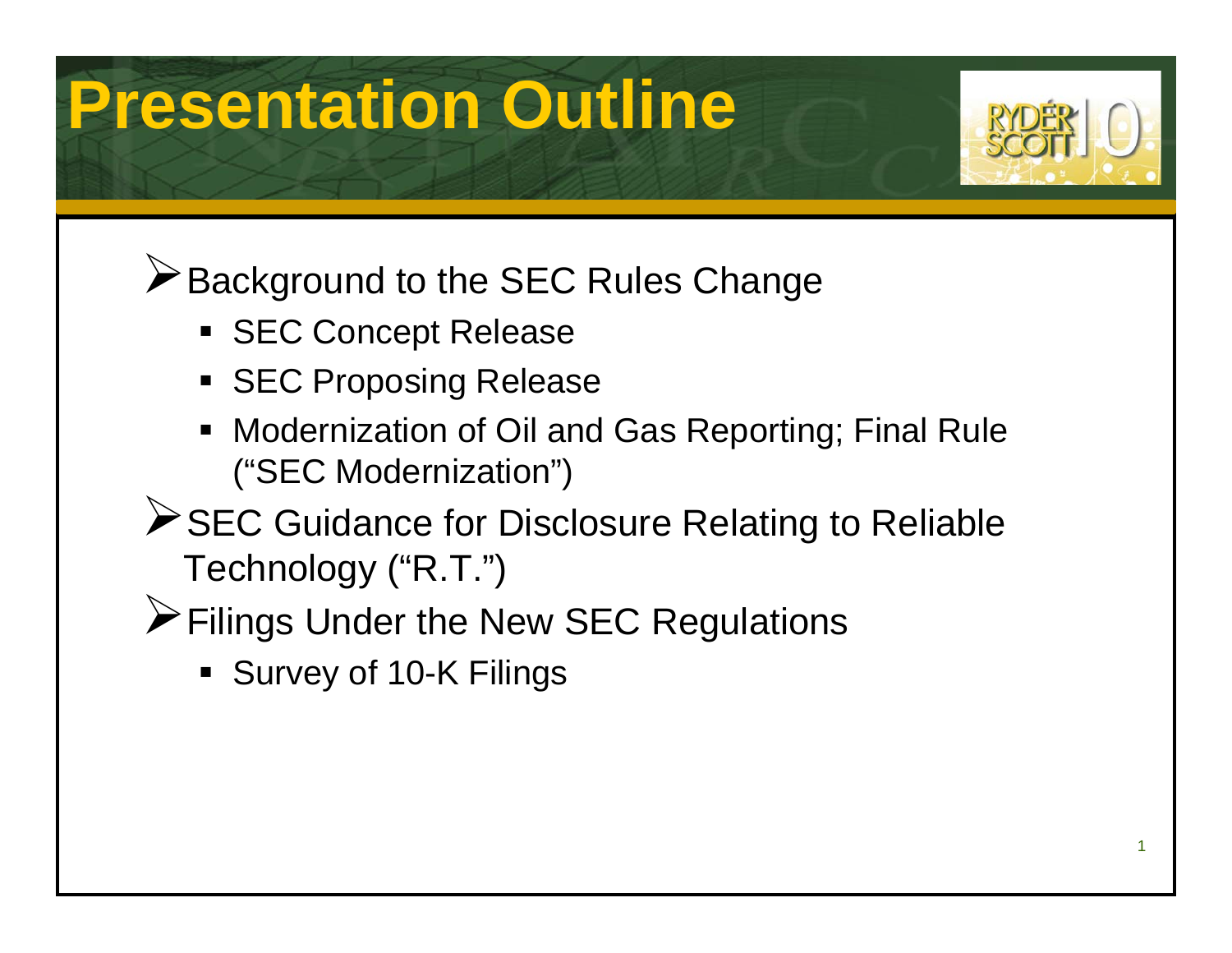### **Background to SEC Rules Change SEC Concept Release 12/12/2007**



2



*"Asked how any revised disclosure rules could be made flexible enough to address future technological innovation and changes within the oil and gas Industry"*

*Source: Modernization of Oil and Gas Reporting: Final Rule*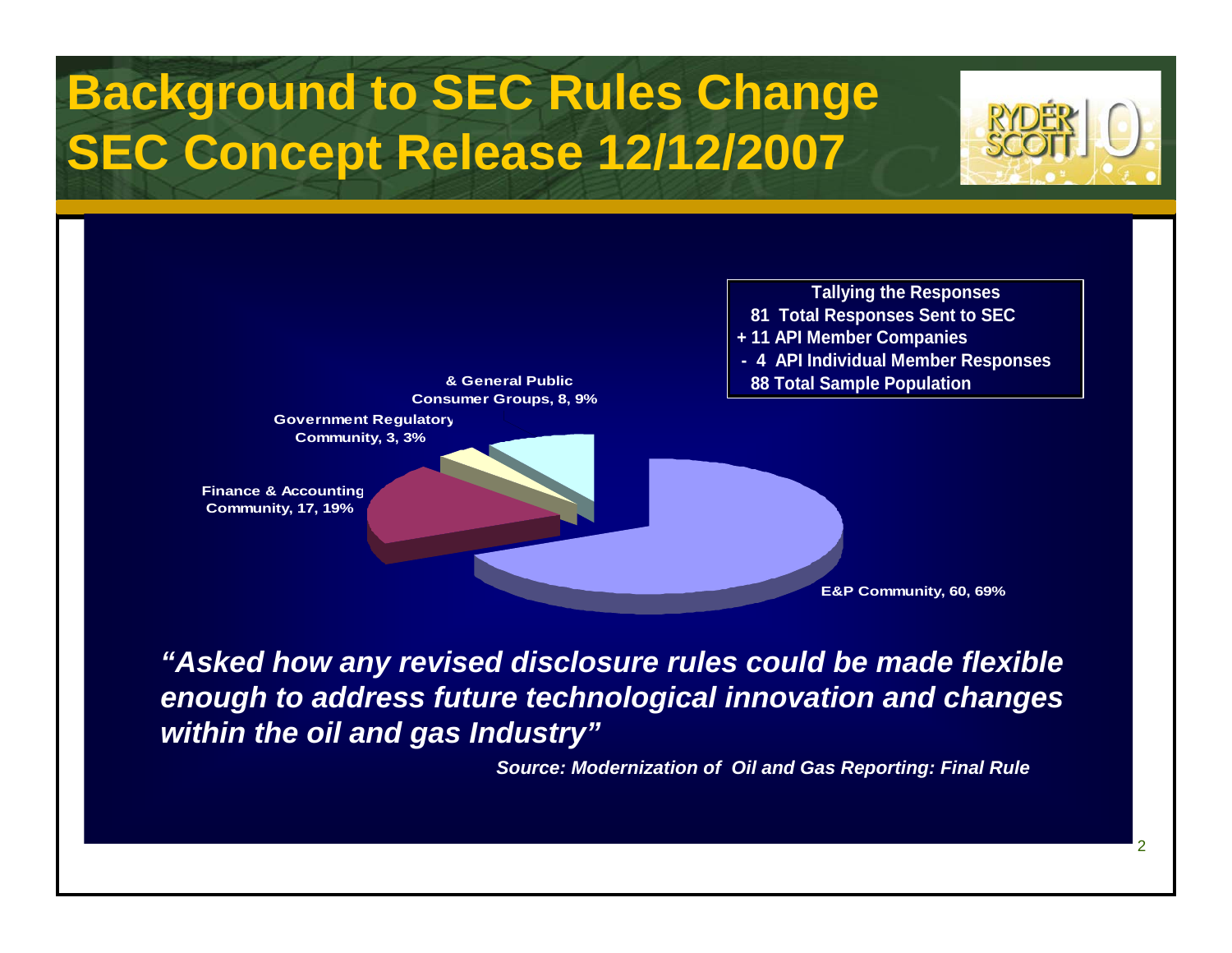

SEC-*"Is there a way to establish a disclosure framework that accommodates technological advances?"*

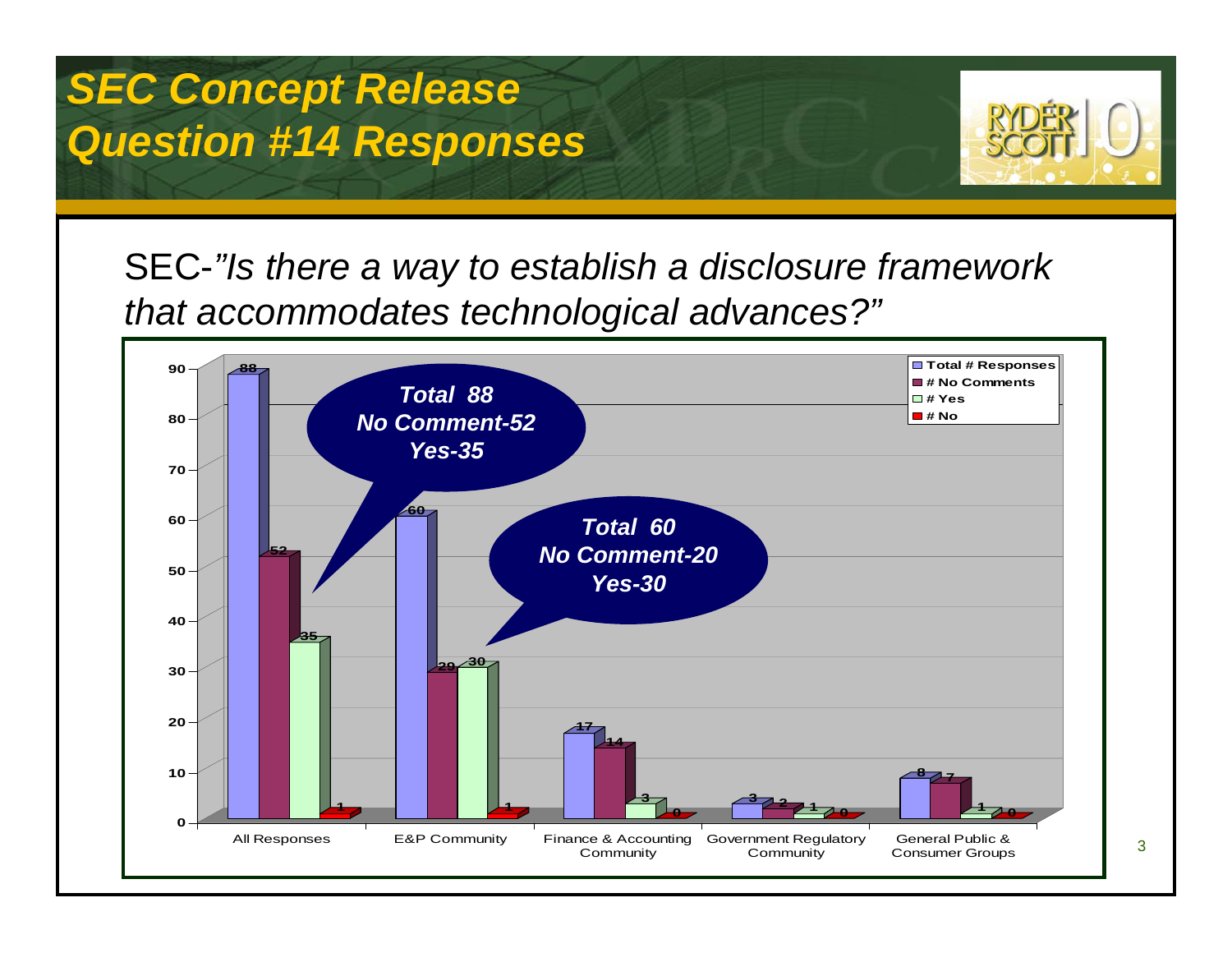### **Background to SEC Rules Change SEC Proposing Release 6/26/2008**



*"Included the proposed provision to broaden the types of technology that a company may use to establish reserves estimates and categories"*

*Source: Modernization of Oil and Gas Reporting: Final Rule* 

■ E&P Community, 49, 74% General Public & Consumer Groups, 9, 14%

Government Regulators, 3, 5% Finance & Accounting, 5, 7%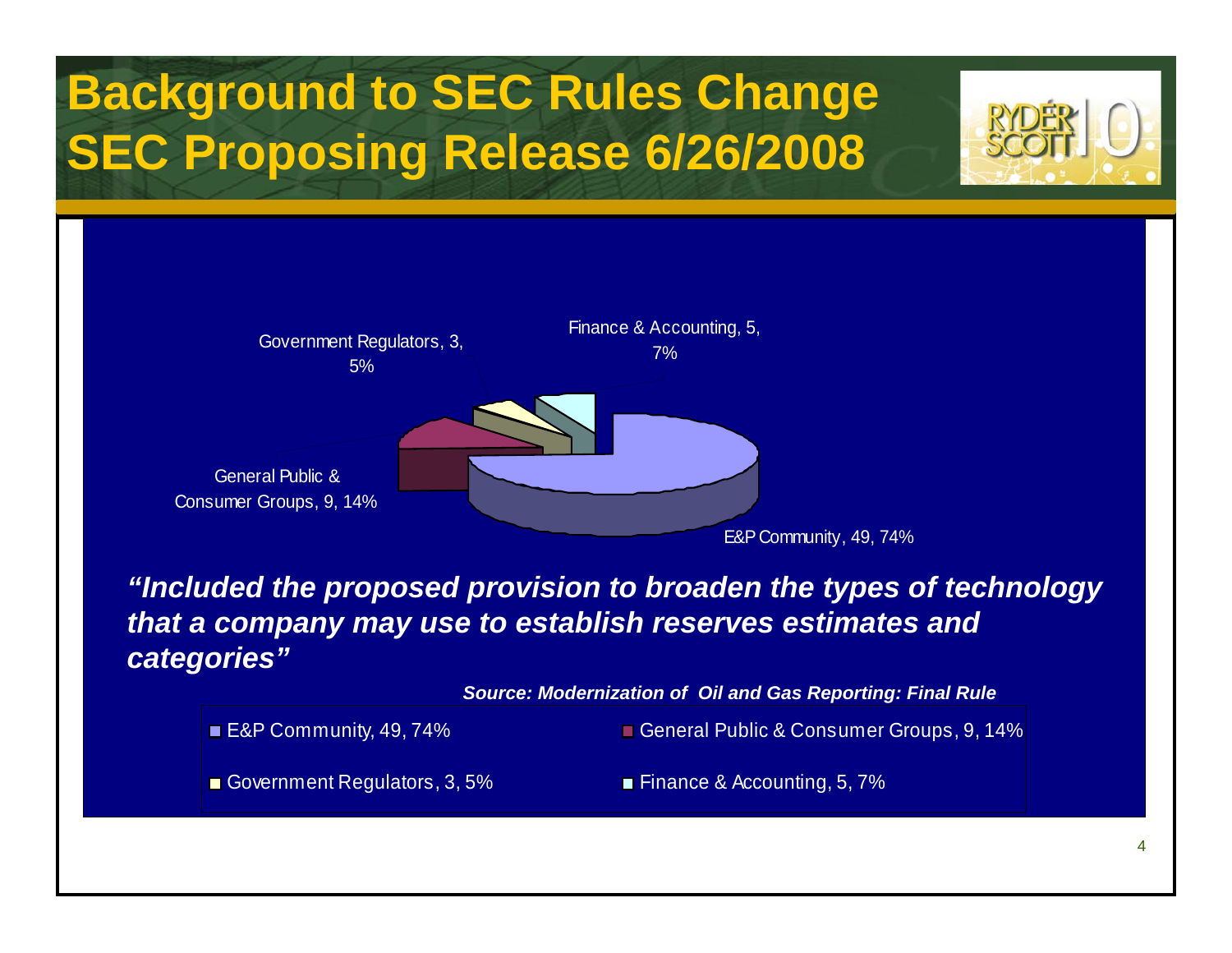#### *SEC Proposing Release Questions*



#### **II.D.1. New technology Request for Comment**

- • *Is our proposed definition of "reliable technology" appropriate? Should we change any of its proposed criteria, such as widespread acceptance, consistency, or 90% reliability?*
- • *Is the open-ended type of definition of "reliable technology" that we propose appropriate?*
- • *Would permitting the company to determine which technologies to use to determine their reserves estimates be subject to abuse?*
- • *Do investors have the capacity to distinguish whether a particular technology is reasonable for use in a particular situation?*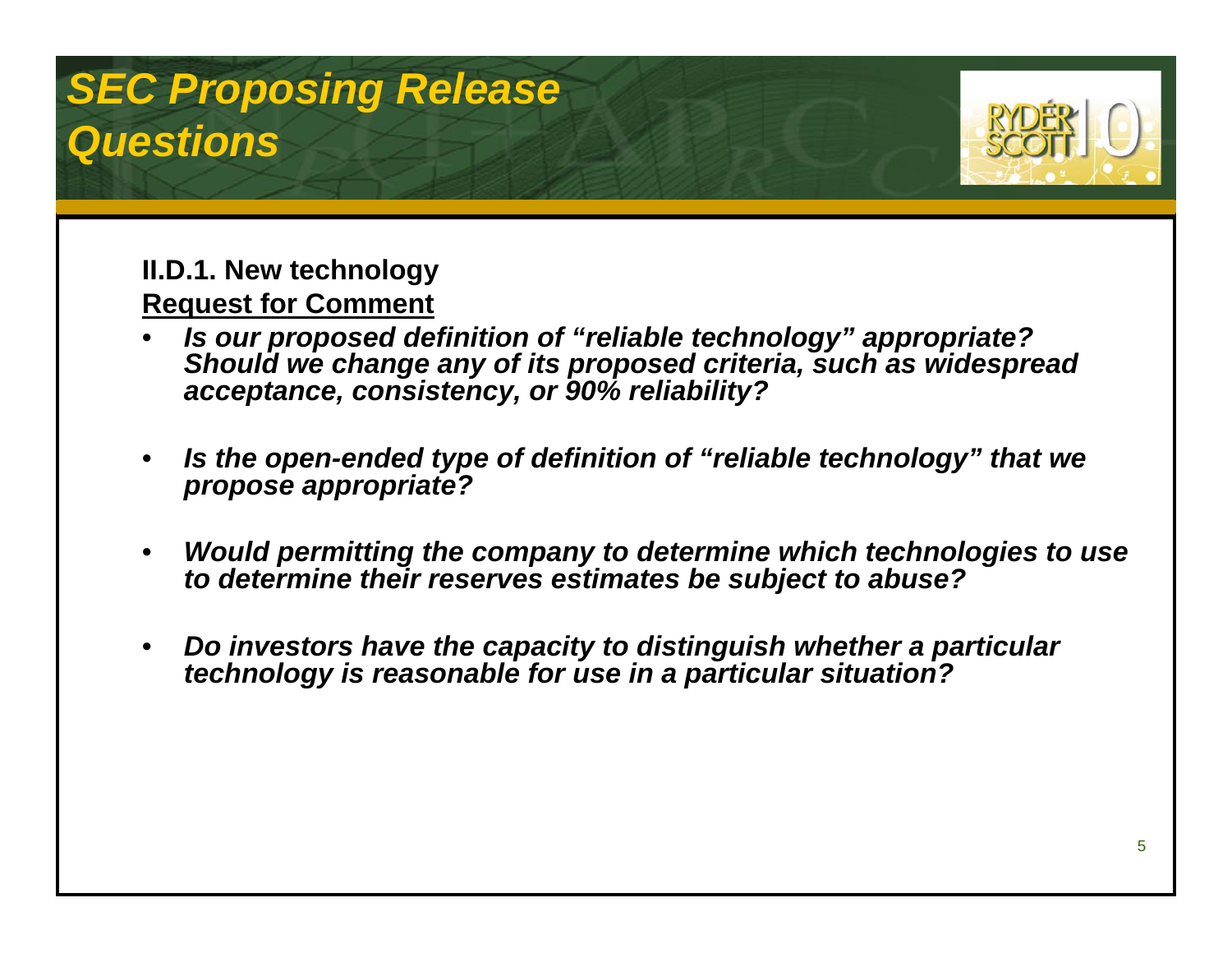#### *SEC Proposing Release Questions*



**II.D.1. New technology Request for Comment** 

- •*What are the risks associated with adoption of such a definition?*
- • *Is the proposed disclosure of the technology used to establish the appropriate level of certainty for material properties in a company's first filing with the Commission and for material additions to reserves estimates in subsequent filings appropriate?*
- • *Should we require disclosure of the technology used for all properties?*
- $\bullet$  *Should we require companies currently filing reports with the Commission to disclose the technology used to establish appropriate levels of certainty regarding their currently disclosed reserves estimates?*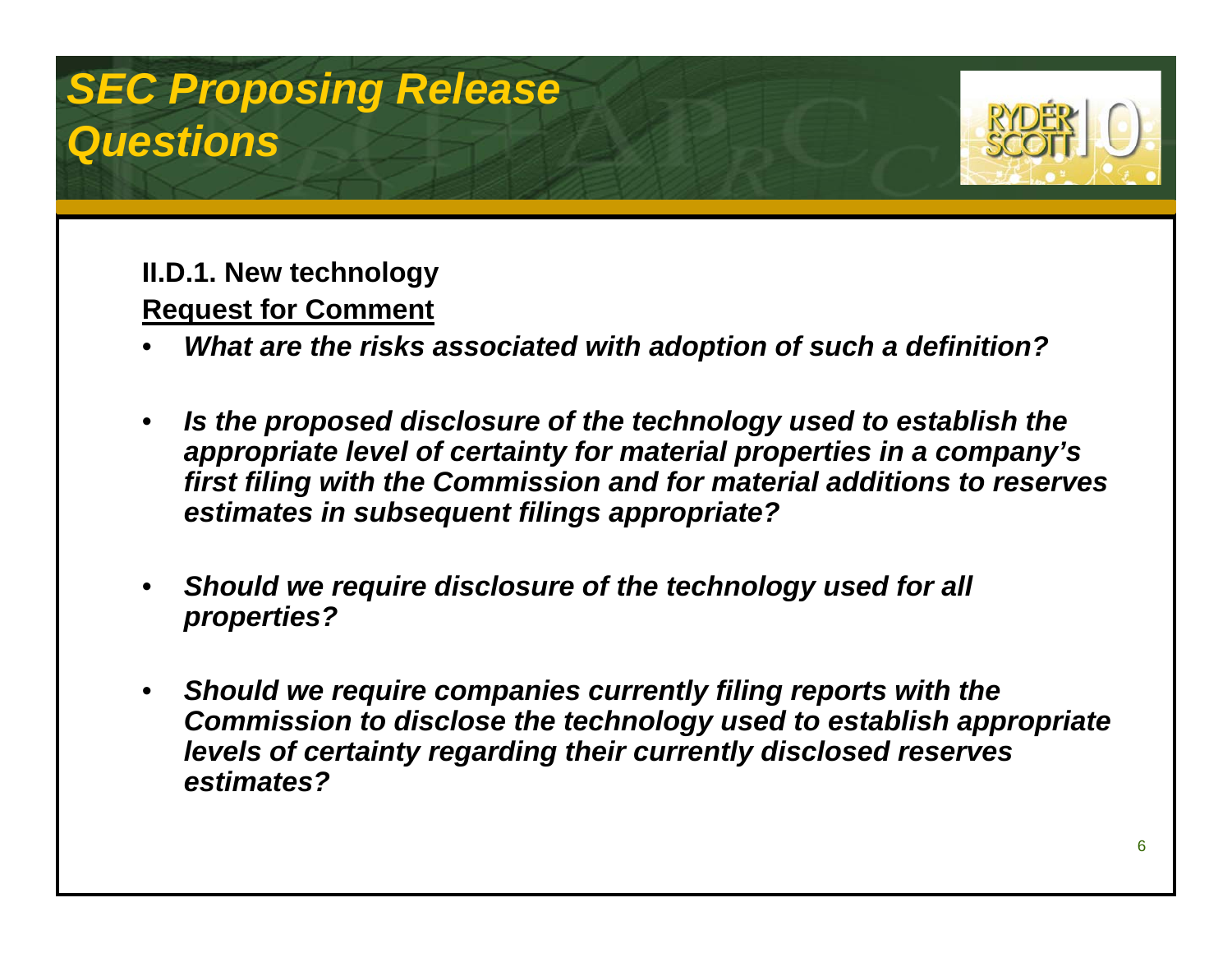### *SEC Modernization Discussion of Reliable Technology*



- •Adopted new principles based definition of reliable technology
- • Will permit the use of a new technology or a combination of technologies once a company can establish and document the reliability of that technology or combination of technologies
- • Revised the proposal that would have required reliable technology to be "widely accepted" to allow for use of proprietary technologies
- • Did not adopt a bright line test based on a probabilistic threshold where the technology would lead to correct conclusions in 90% or more of its applications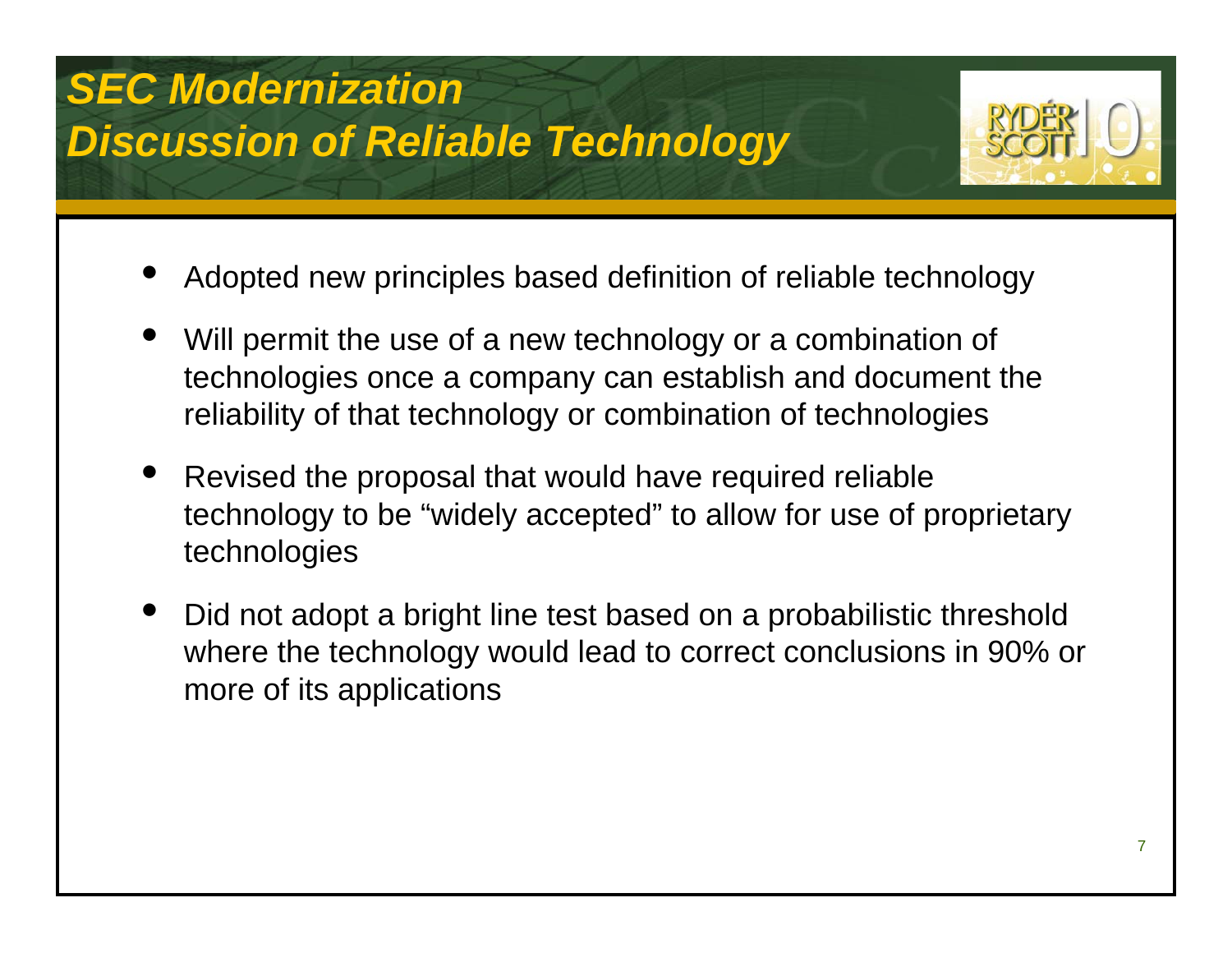

- • Required disclosure would be limited to a concise summary of the technology or technologies used to create the estimated
	- $\bullet$  For example a company may disclose that it used a combination of seismic data and interpretation, wireline formation tests, logs and core data to calculate the reserves estimate
- • Not required to disclose proprietary technologies or a mix of proprietary technologies at a level of specificity that would cause competitive harm
- • May request companies as part of SEC review and comment process to provide supplemental information sufficient to support a company's conclusion that a technology or mix of technologies used to establish reserves meets the definition of reliable technology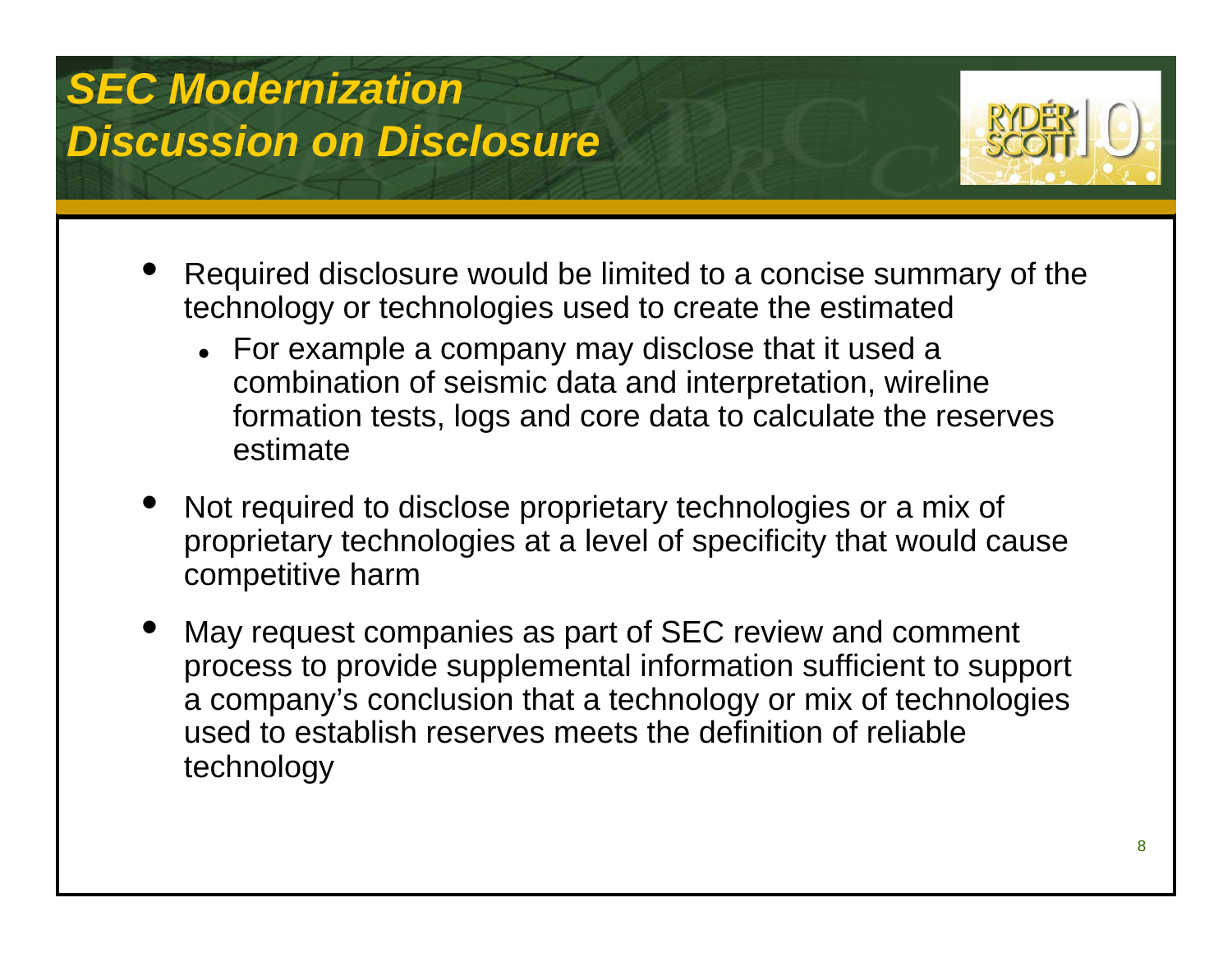#### *SEC Guidance for Disclosure by Registrants Reliable Technology*



- $\bullet$  Section V. Guidance for MD&A
	- $\bullet\;$  Fundamental premise of MD&A is that the information provided should be related to issues that are material to a company including
		- Technologies used to establish the appropriate level of certainty for any material additions to, or increases in, reserves estimates, including any material additions or increases to reserves estimates that are the result of any of the final rules adopted in this release.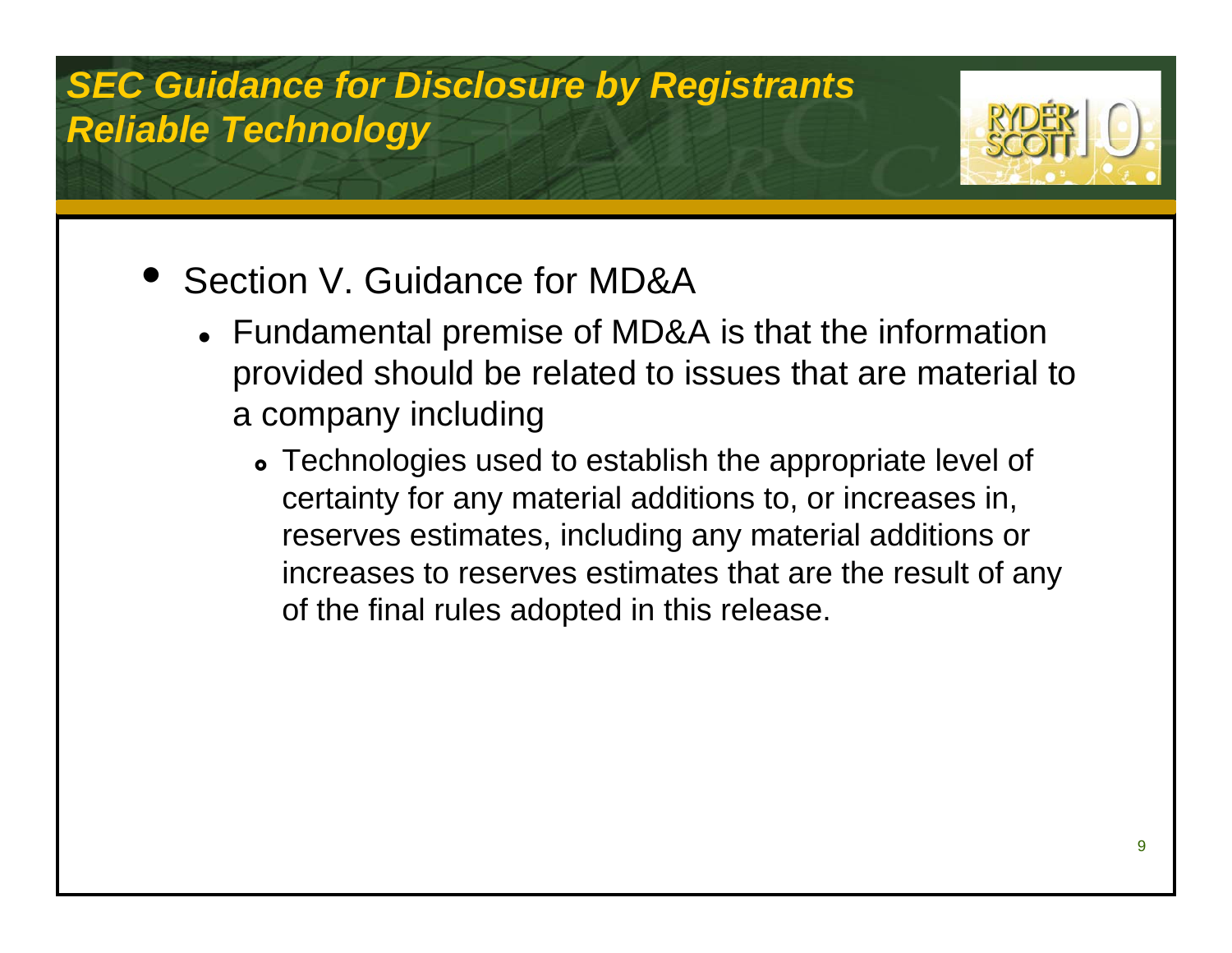#### *SEC Guidance for Disclosure by Registrants Subpart 229.1202 Reliable Technology*



- Subpart 229.1202(a)(6)
	- If the registrant has not previously disclosed reserves estimates in a filing with the Commission or is disclosing material additions to its reserves estimates, the registrant shall provide a general discussion of the technologies used to establish the appropriate level of certainty for reserves estimates from material properties included in the total reserves disclosed. The particular properties do not need to be identified.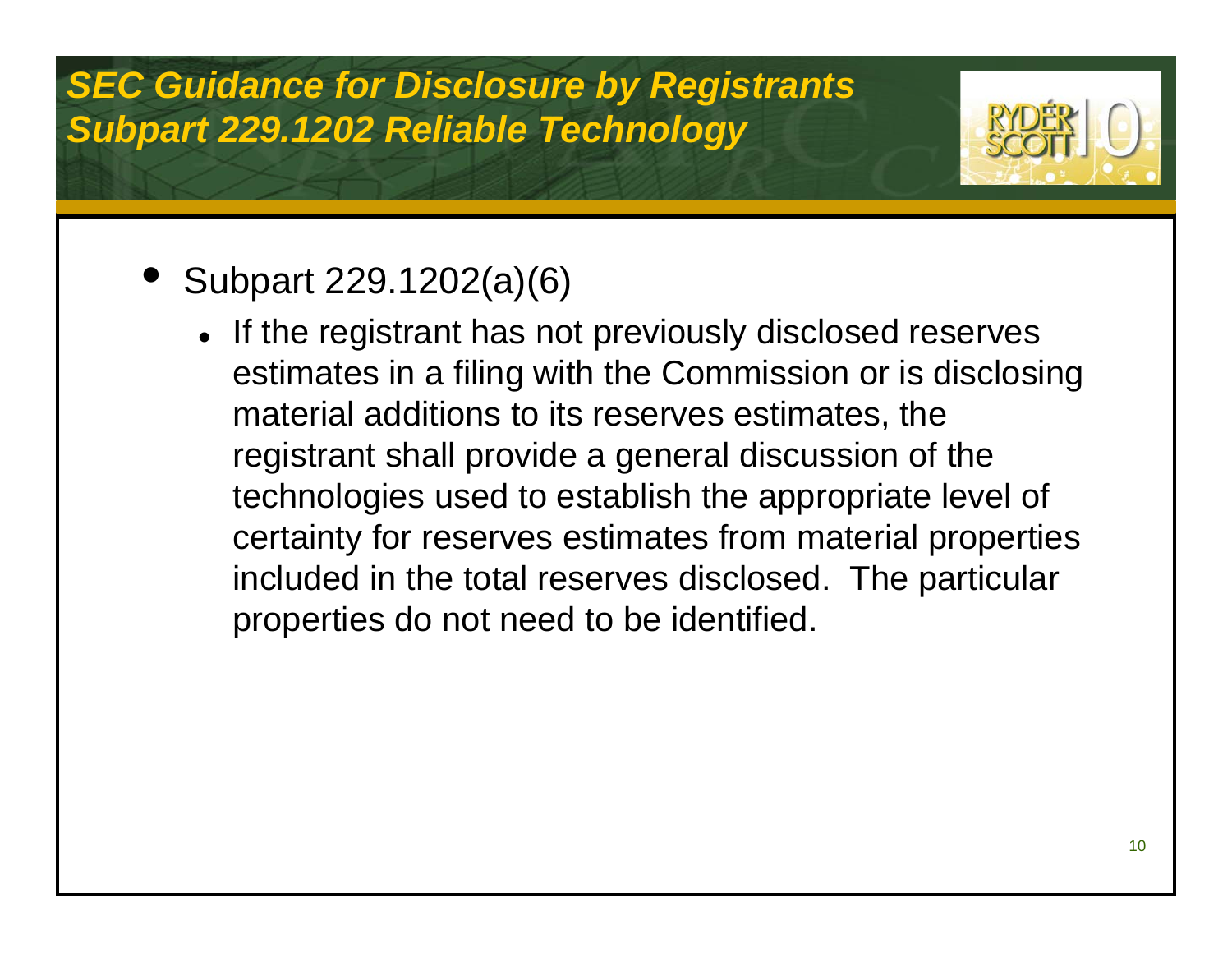

#### • Survey of 111 10-K Filers

- List Compiled from 12/31/2008 Oil & Gas Journal Top 150 with 10-Ks Released 12/31/2009 Or Later
- Most Companies (87 Of 111) Did Not Discuss R.T. Or Provided Only General Discussion With No Indication of Impact on Year End Proved Reserves

| <b>Description of Reliable Technology Disclosure</b> | <b>No. Instances</b> |
|------------------------------------------------------|----------------------|
| <b>Not Discussed</b>                                 | 40                   |
| <b>General Discussion/No Est of Impact</b>           | 47                   |
| <b>General Discussion/Stated No Impact</b>           | 6                    |
| Stated Minimal Impact/No Est of Impact               | 9                    |
| Quantified Adds for New Regs/No Est Specific to R.T. | 4                    |
| <b>Quantified Adds for R.T.*</b>                     | 5                    |
|                                                      | 111<br>Total         |

\*Anadarko, Devon, Pioneer Natural Resources, Petrohawk, NGAS Resources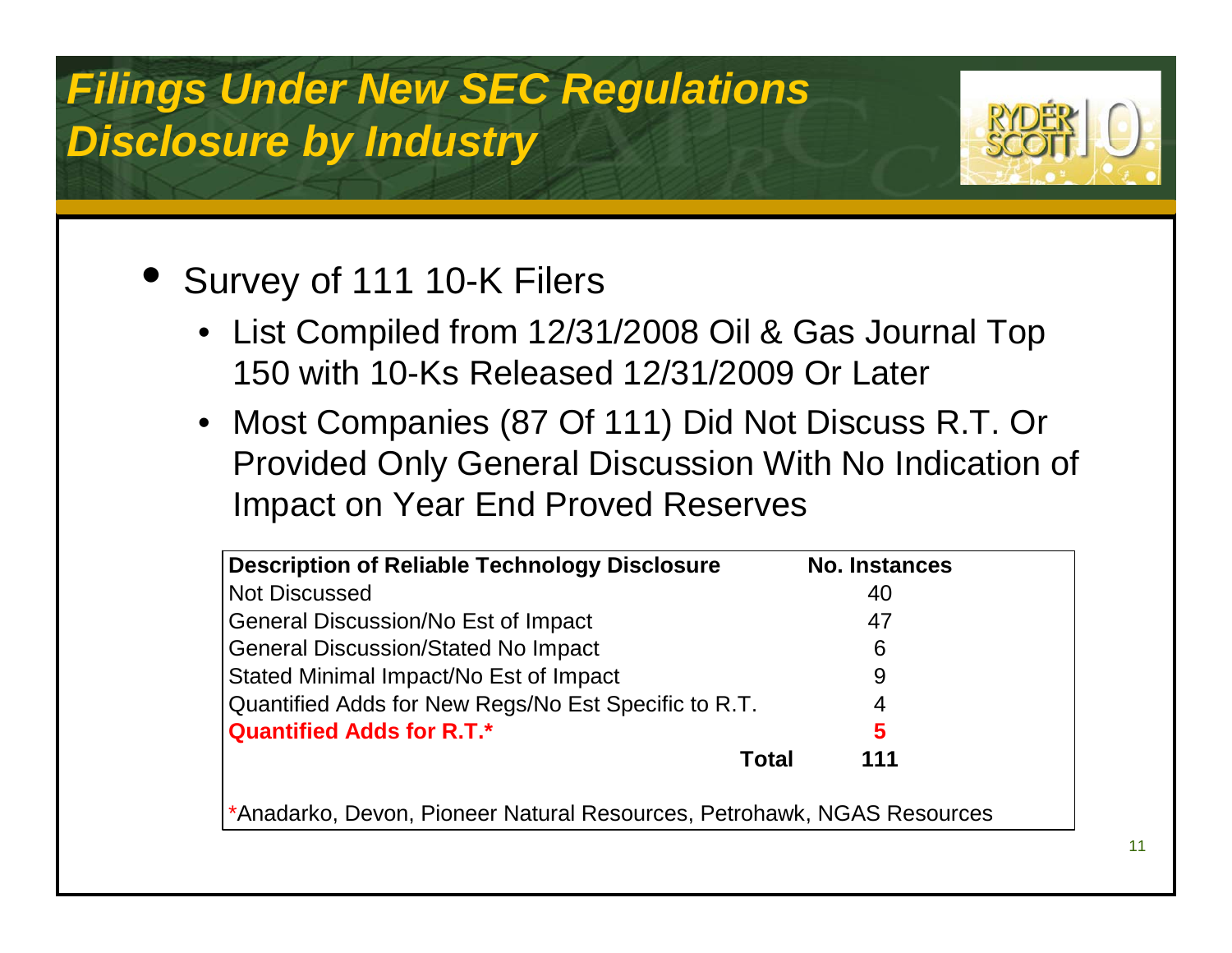

- Survey of 111 10-K Filers
	- 15 Of 111 Companies Stated R.T. Had No or a Minimal Impact on Year End Proved Reserves
	- Exxon (2009 10-K) : "The estimated impact of changing to an average….price and the use of reliable technology was deminimus".
	- **Chevron (2009 10-K)**: "the ability to use new technologies in reserves determination did not impact reserves significantly, as most reserve additions and revisions were based on conventional technologies"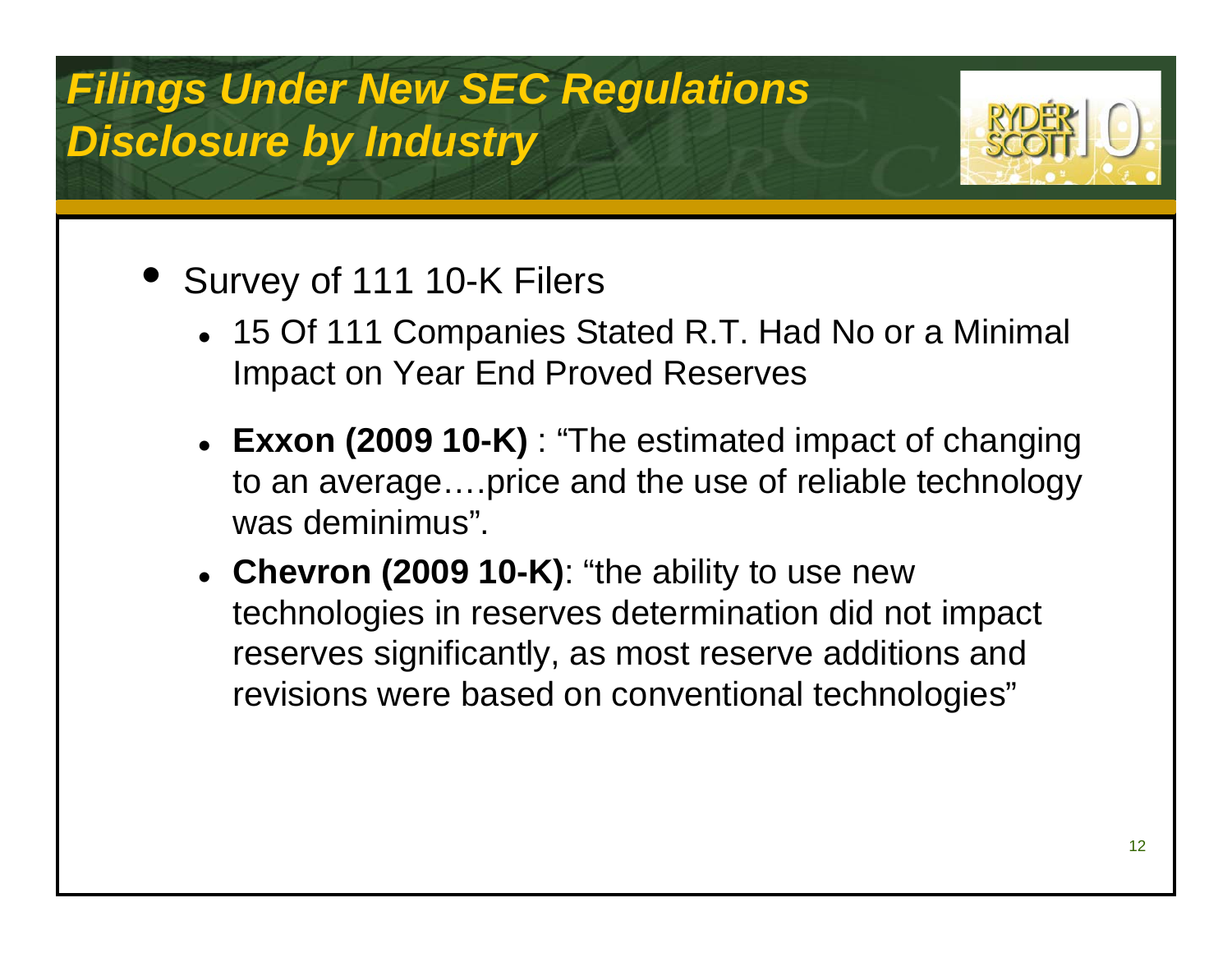

- Survey of 111 10-K Filers
	- 5 Of 111 Companies Made Specific Mention of the Magnitude of the Impact of R.T. on Year End Pv Reserves
	- Three Companies of This Group (Anadarko, Devon and Pioneer Natural Resources) Indicated R.T. Did Not Have a Material Impact on Year End Pv Reserves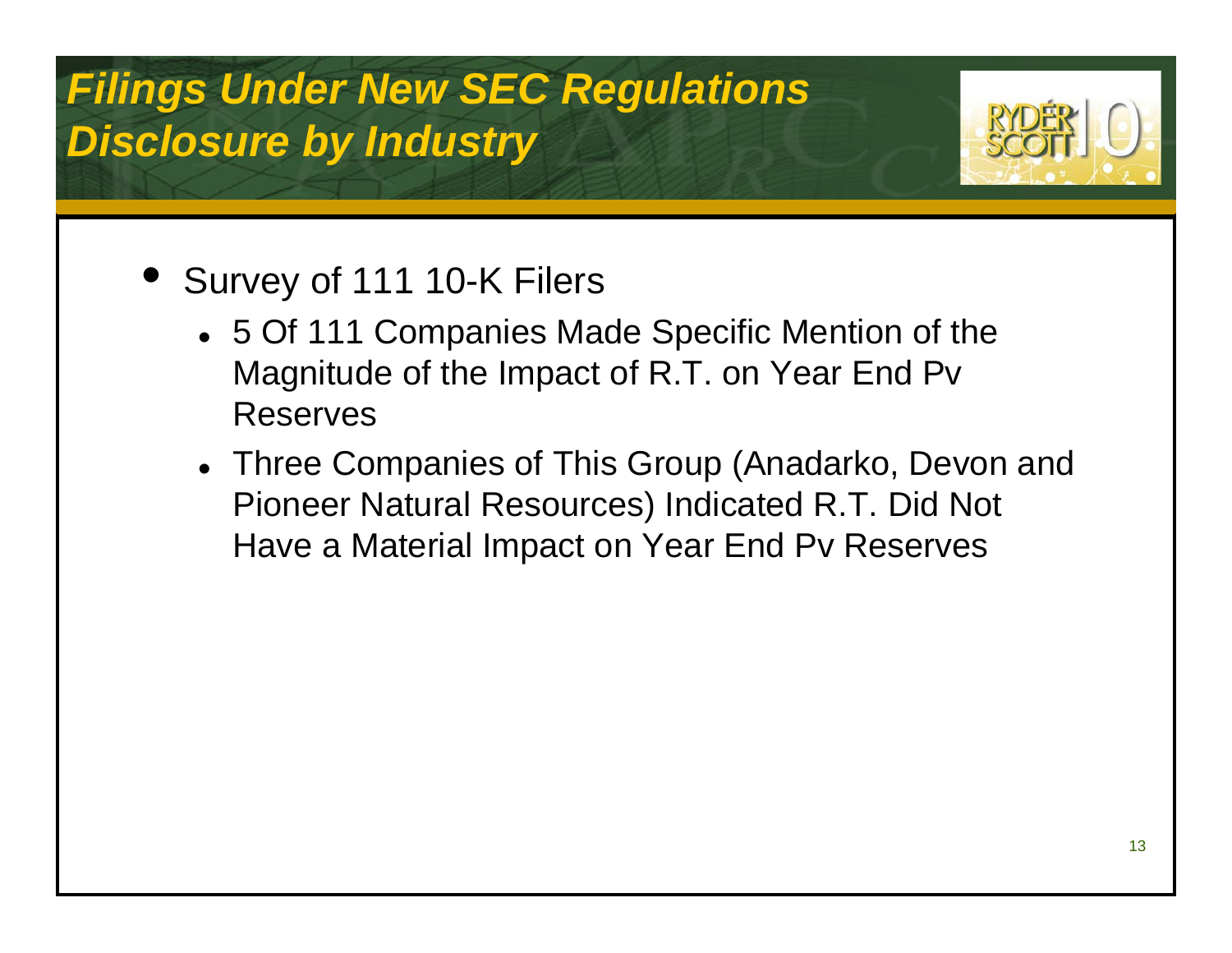

#### **Anadarko**

**"Less than 1% of… total proved reserves.. were added as a result of pressure gradient analyses, well control or seismic reliable technologies.** The effect of applying the 12 month average price… decreased the net remaining reserve volumes by less than 3% of total proved reserves"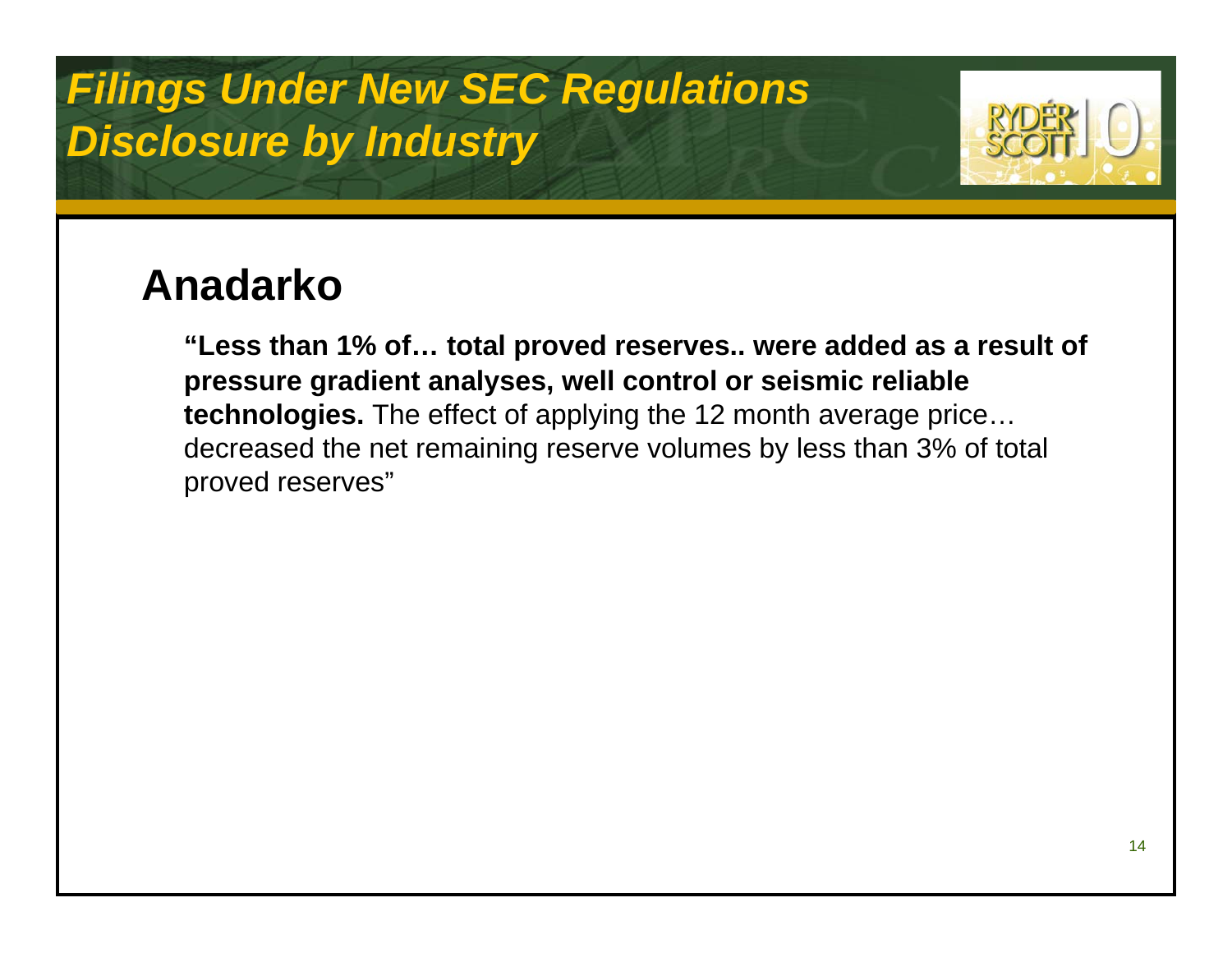

#### **Devon**

"The revised rules amend the definition of proved reserves to permit the use of reliable technologies to establish the reasonable certainty of proved reserves. This revision includes provisions for establishing levels of lowest known hydrocarbons and highest known oil through reliable technology other than well penetrations. **This revision also allows proved reserves to be claimed beyond development spacing areas that are immediately adjacent to developed spacing areas if economic producibility can be established with reasonable certainty based on reliable technologies. As a result of adopting these provisions of the new rules, Devon's 2009 reserves increased approximately 65 MMBoe, or 2%.** This increase is included in the 2009 extensions and discoveries total."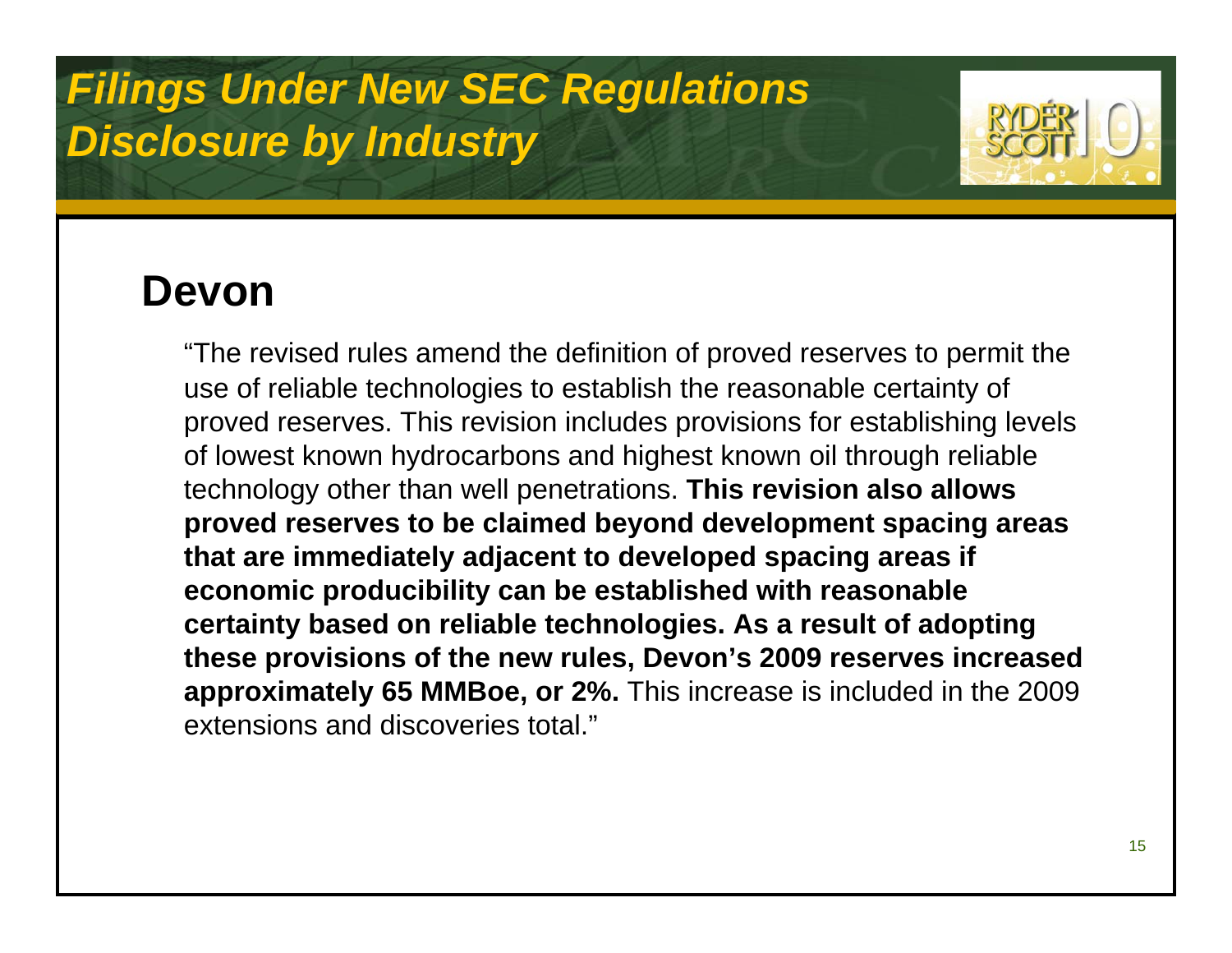

#### **Pioneer Natural Resources**

"The adoption of the Reserve Ruling reduced the Company's total proved, proved developed and proved undeveloped oil and gas reserves by ten percent, 11 percent and nine percent, respectively, as of December 31, 2009, from what they would have been estimated under the previous definition of proved reserves. The ten percent reduction in total proved reserves that resulted from the adoption of the Reserve Ruling occurred as a result of 101 MMBOE of negative reserve revisions, primarily attributable to first-of-the-month average commodity prices during 2009 (used to measure proved reserves under the Reserve Ruling) being less than commodity prices at the end of 2009 (used to measure proved reserves prior to the Reserve Ruling), partially offset by **2 MMBOE of discoveries and extensions recorded using reliable technology and reasonable certainty provisions of the Reserve Ruling**." **(Note 2 MMBOE out of Total Pv of 7152 MMBOE)**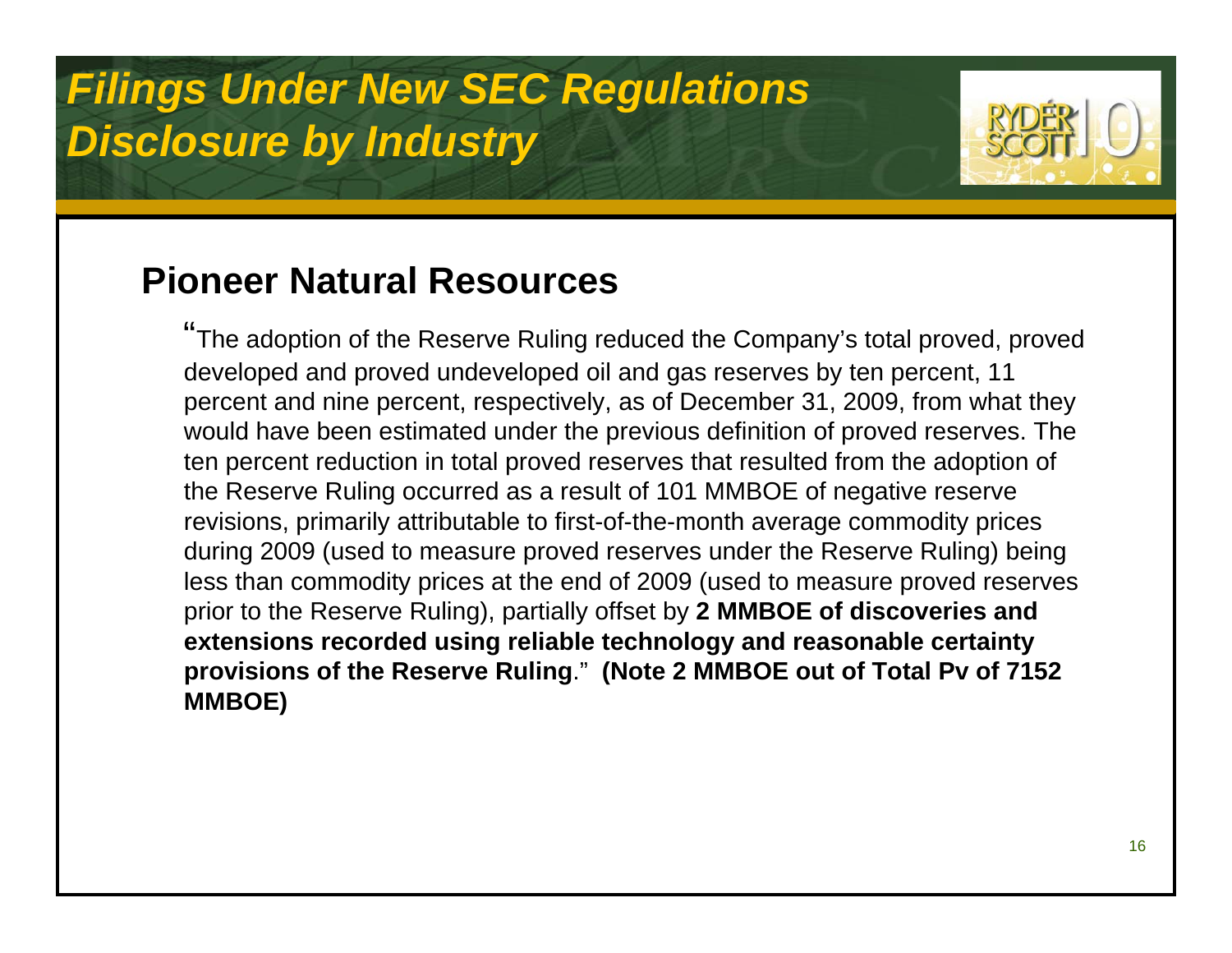

- Survey of 111 10-K Filers
	- 5 Of 111 Companies Made Specific Mention of the Magnitude of the Impact of R.T. on Year End Pv Reserves
	- Only 2 Companies, NGAS Resources and Petrohawk, Indicated R.T. Had a Material Impact on Year End Pv Reserves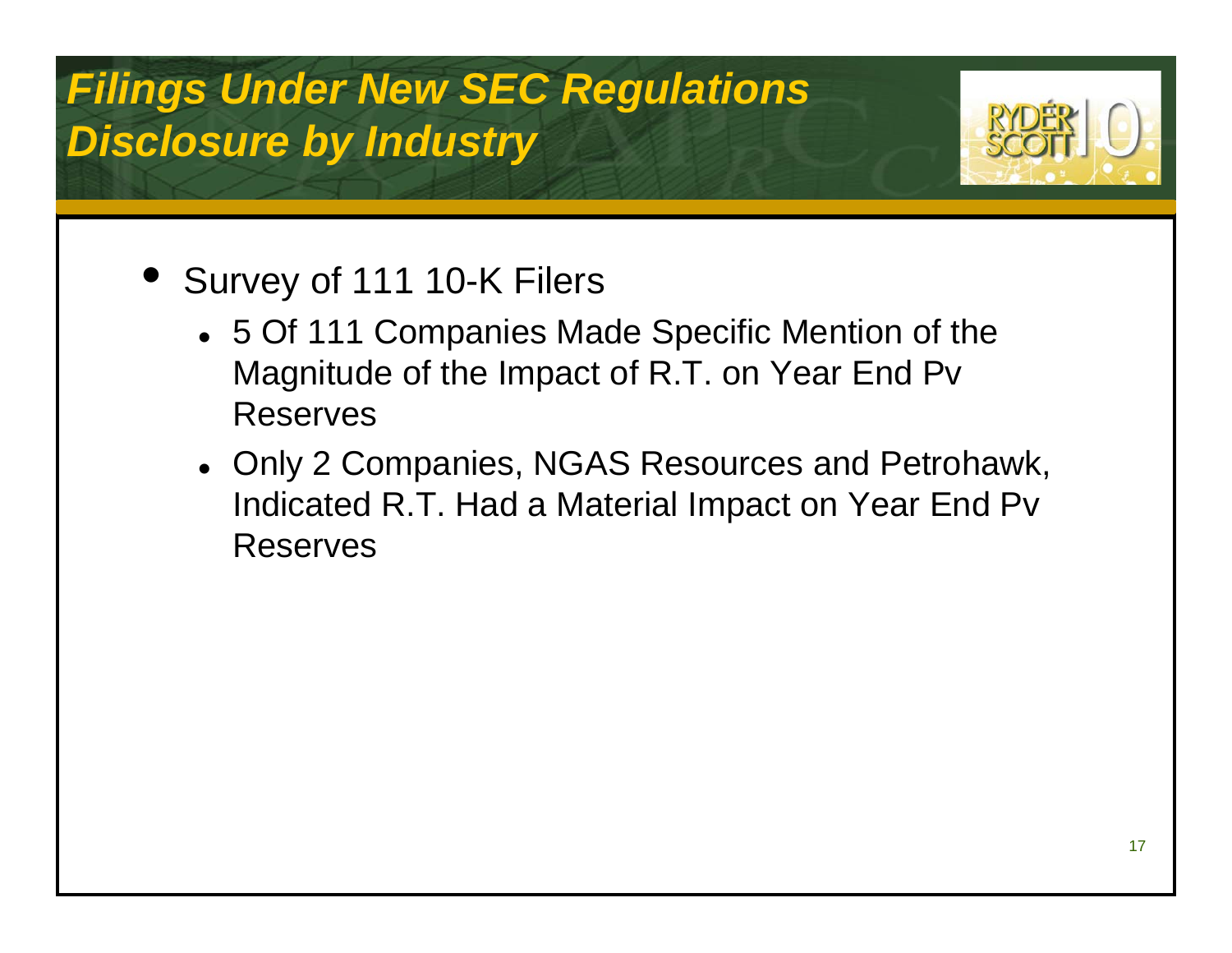

#### **NGAS Resources**

"Under the current reserve rules, proved undeveloped reserves are estimated volumes expected with reasonable certainty to be recovered from new wells on undrilled acreage within a reasonable time horizon, generally limited to five years from the date of the estimate, based on reliable technology that has demonstrated by field testing to provide reasonably certain results with consistency and repeatability in the formation being evaluated or in an analogous formation. **This modification of the prior reserve rules enabled us to add 15.9 Bcfe in new horizontal PUD locations supported by reliable technology**." **(Note Total Pv 78.4 BCFE)**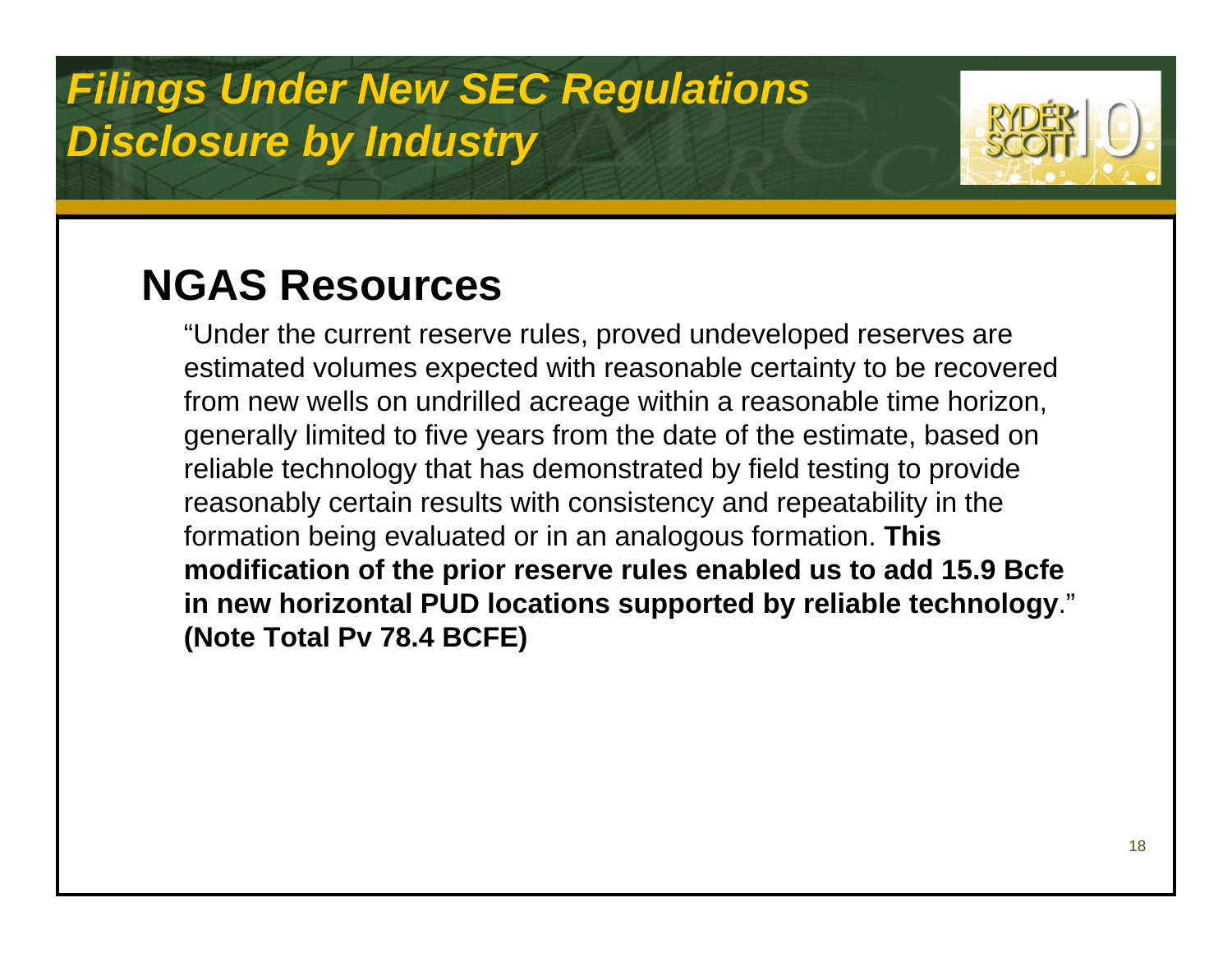

#### **Petrohawk Energy**

**"The Company recognized additional proved undeveloped reserves totaling 1,771 Mbbls of oil and 1,115,334 Mmcf of natural gas resulting from the application of reliable technologies in determining reserves." (Note Total Pv 8,348 MBbls and 2,700,042 MMCF)**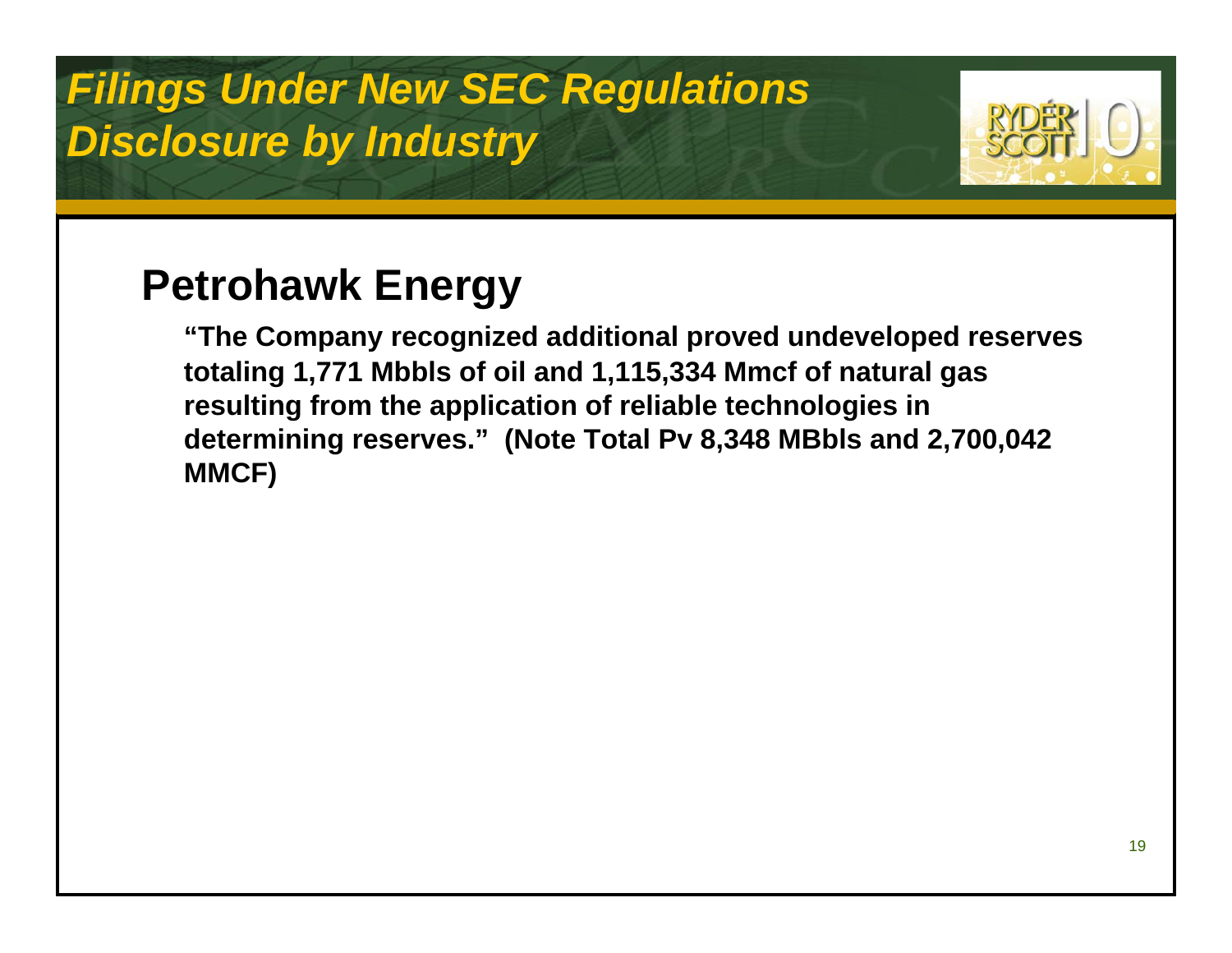

Companies with significant shale gas programs were expected to be the most likely to embrace R.T. Here are two major players that we have not discussed yet.

- **Chesapeake:** indicated they developed and used R.T, but did not indicate the impact
- **Southwestern Energy:** acknowledged the new regulations but did not disclose the impact, if any.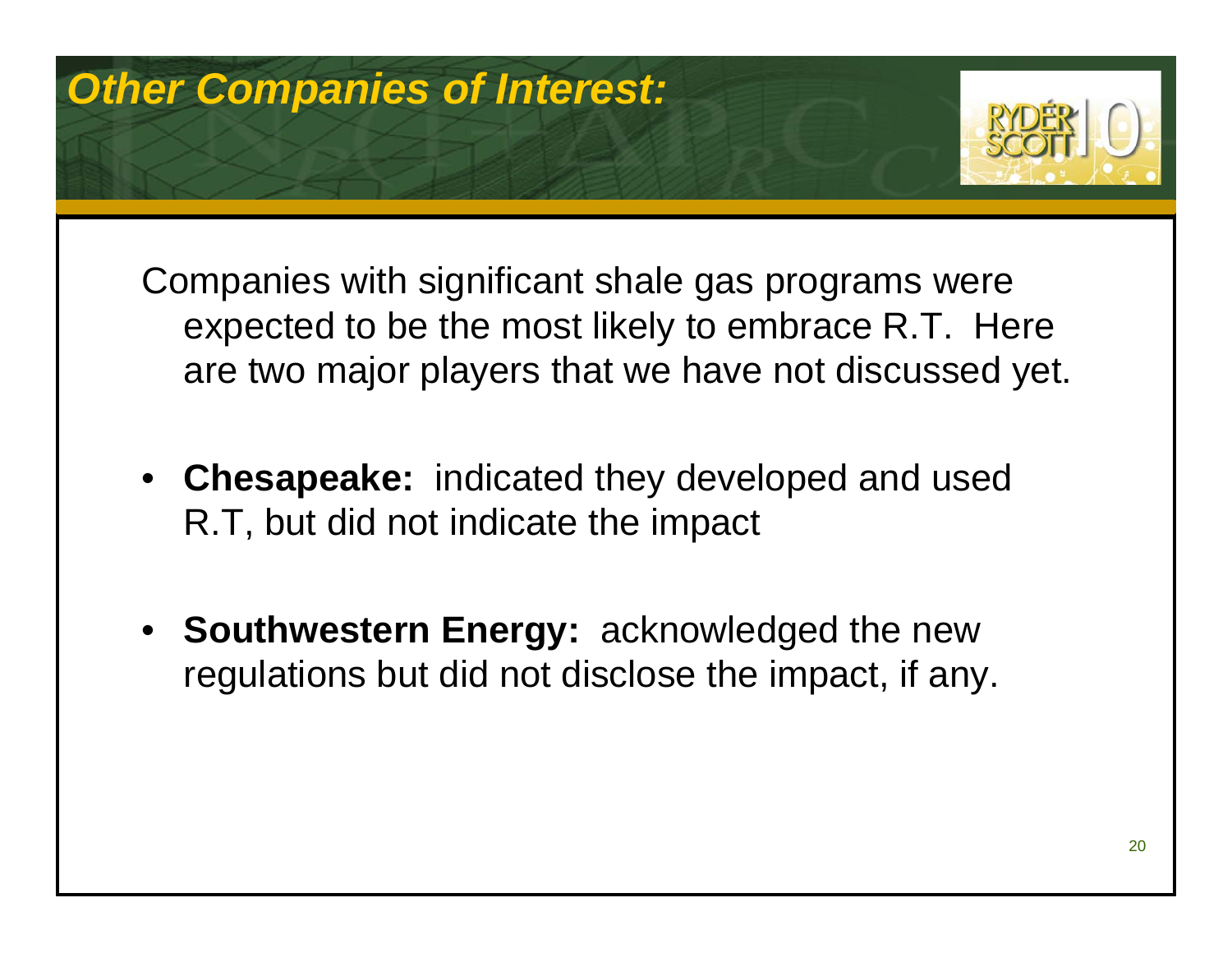

#### **Chesapeake:**

Our December 31, 2008 proved undeveloped (PUD) reserve volume was 3.960 tcfe and our December 31, 2009 PUD reserve volume was 5.923 tcfe. This increase is partially attributable to the modernized rules, which allow for the reporting of PUD reserves more than one direct spacing area offsetting producing wells if reasonable certainty can be shown using reliable technology. **Chesapeake has utilized and developed reliable geologic and engineering technology to book PUD reserves more than one location offsetting production in the Barnett Shale and Fayetteville Shale.**

con't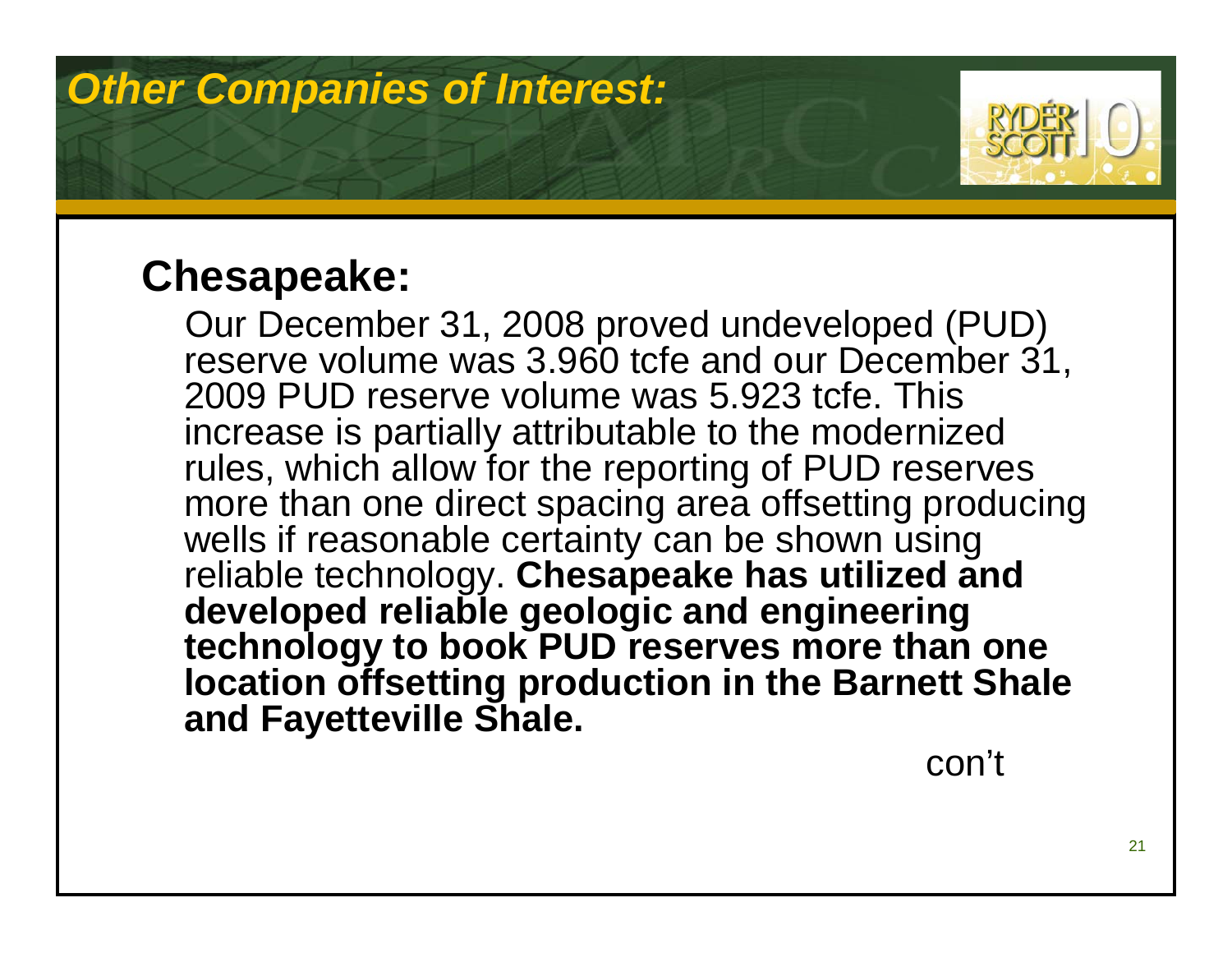

Within the Barnett and Fayetteville Shale plays, we used both public and proprietary geologic data to establish continuity of the formation and its producing properties. This included seismic data and interpretations (2-D, 3-D and micro seismic); open hole log information (both vertical and horizontally collected) and petrophysical analysis of the log data; mud logs; gas sample analysis; drill cutting samples; measurements of total organic content; thermal maturity; sidewall cores; whole cores and data measured from internal core analysis facility. Once the continuous geologic area was established, statistical analysis of established producing wells was used to generate reasonable certainty (defined as 90% probability aggregated to the field level). The analysis required a statistically significant number of producing wells within the defined geologic area and then tested for confidence by insuring the variance in results over time, area and distance was evaluated. Proper development spacing was also statistically analyzed.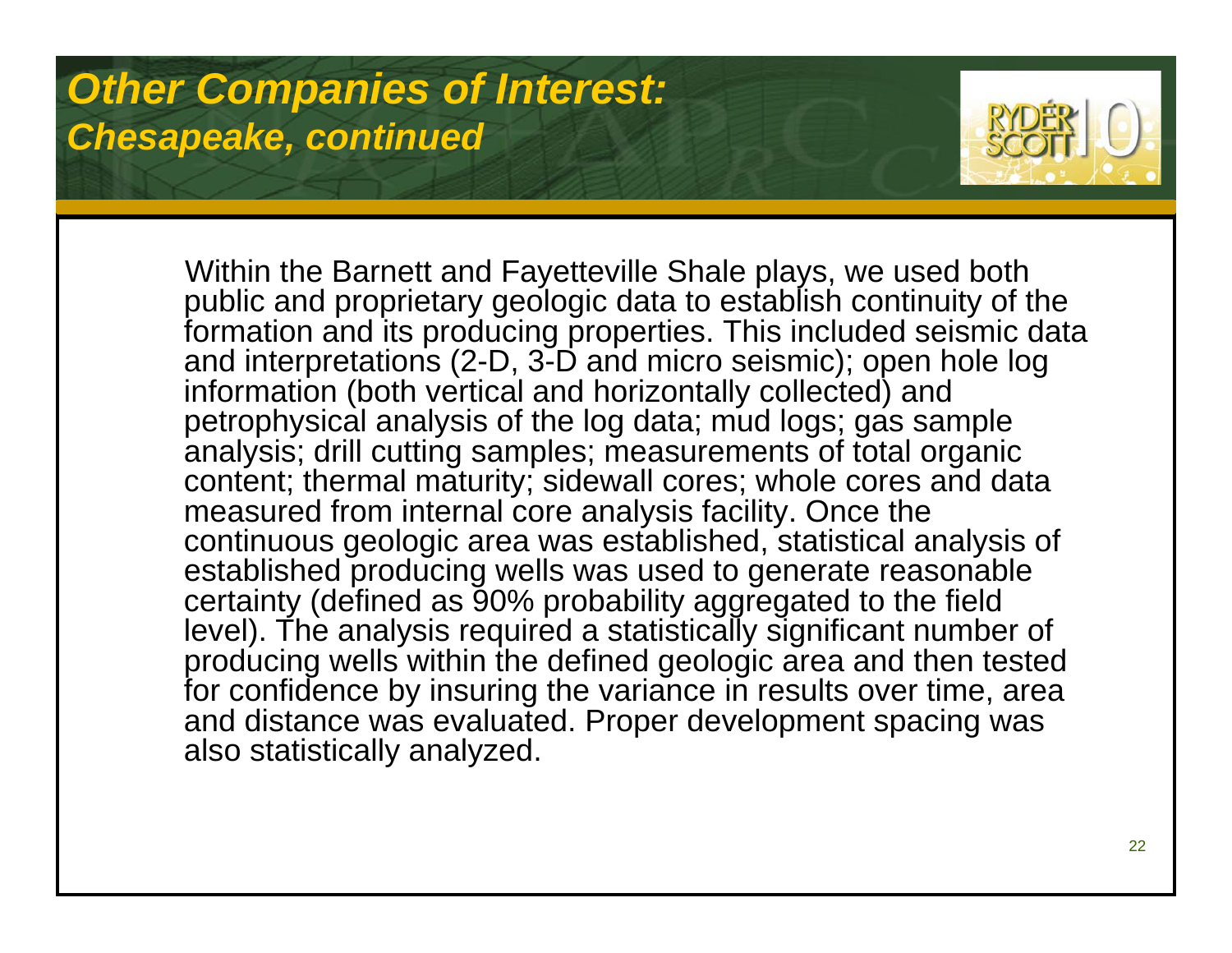

#### **Southwestern Energy**

On December 31, 2009, the Company implemented certain provisions of FASB ASC 932, "Extractive Activities-Oil and Gas," as updated by Accounting Standards Update No. 2010-03, "Extractive Activities-Oil and Gas (Topic 932)" ("FASB ASC 932"), which (a) expand the definition of oil- and gas-producing activities; (b) require energy companies to value their proved reserves by averaging the price from the first day of each month from the previous 12 months instead of using a year-end price; and (c) **allow for additional drilling locations to be classified as proved undeveloped reserves assuming such locations are supported by reliable technologies**. The Company accounted for the FASB ASC 932 changes as a change in accounting principle that is inseparable from a change in accounting estimate and will account for the change prospectively. The Company is not able to disclose the effects resulting from the implementation of these changes on the amount of proved reserves and disclosed quantities because personnel and time constraints made it infeasible for the Company to perform a second internal reserve estimation process under the prior standards on its approximately 4,850 properties.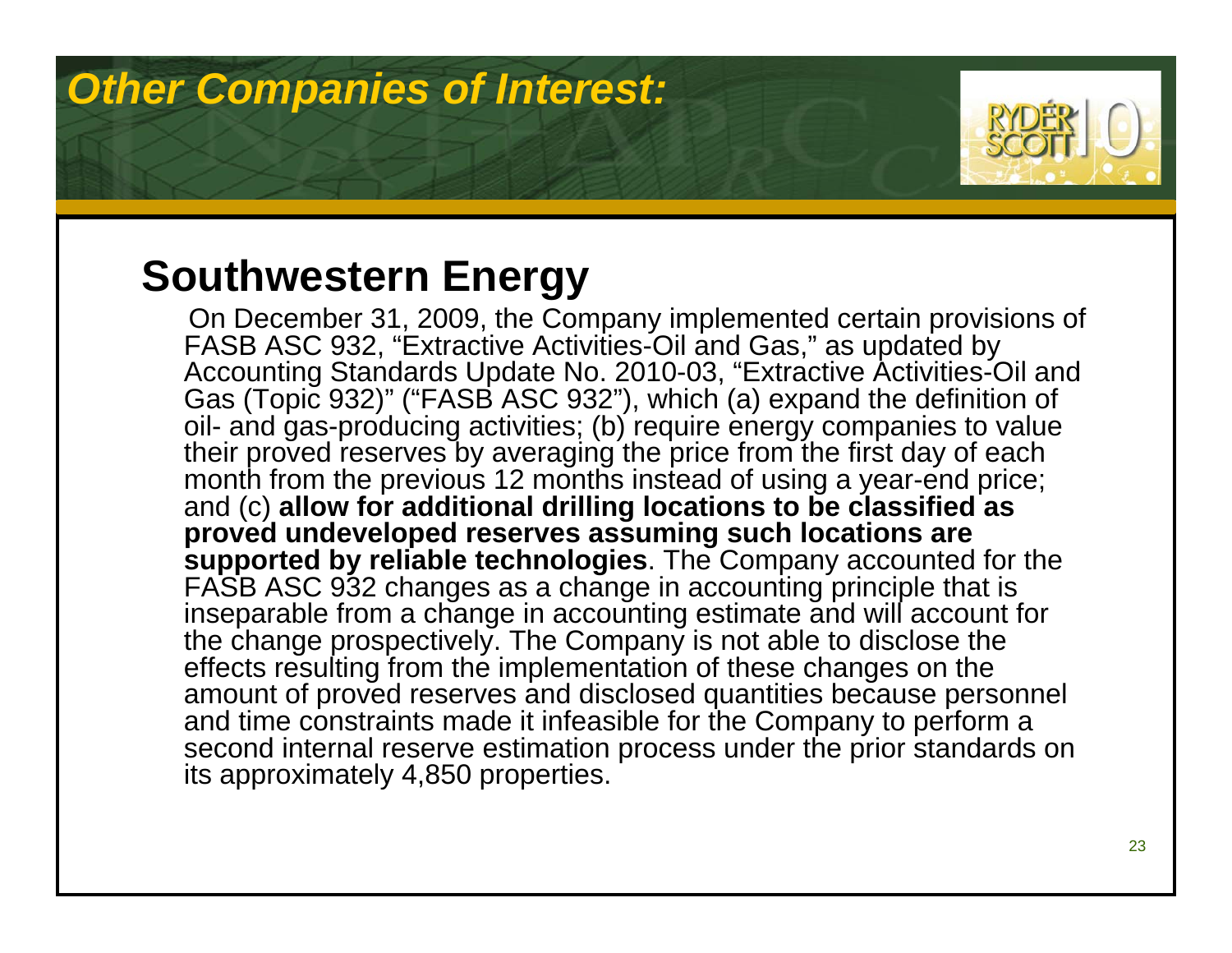### *20-F Filings*



#### Our Survey was based on 10-K filings. A cursory review of some 20-F filings showed similar results to what we have seen for the 10-K filers.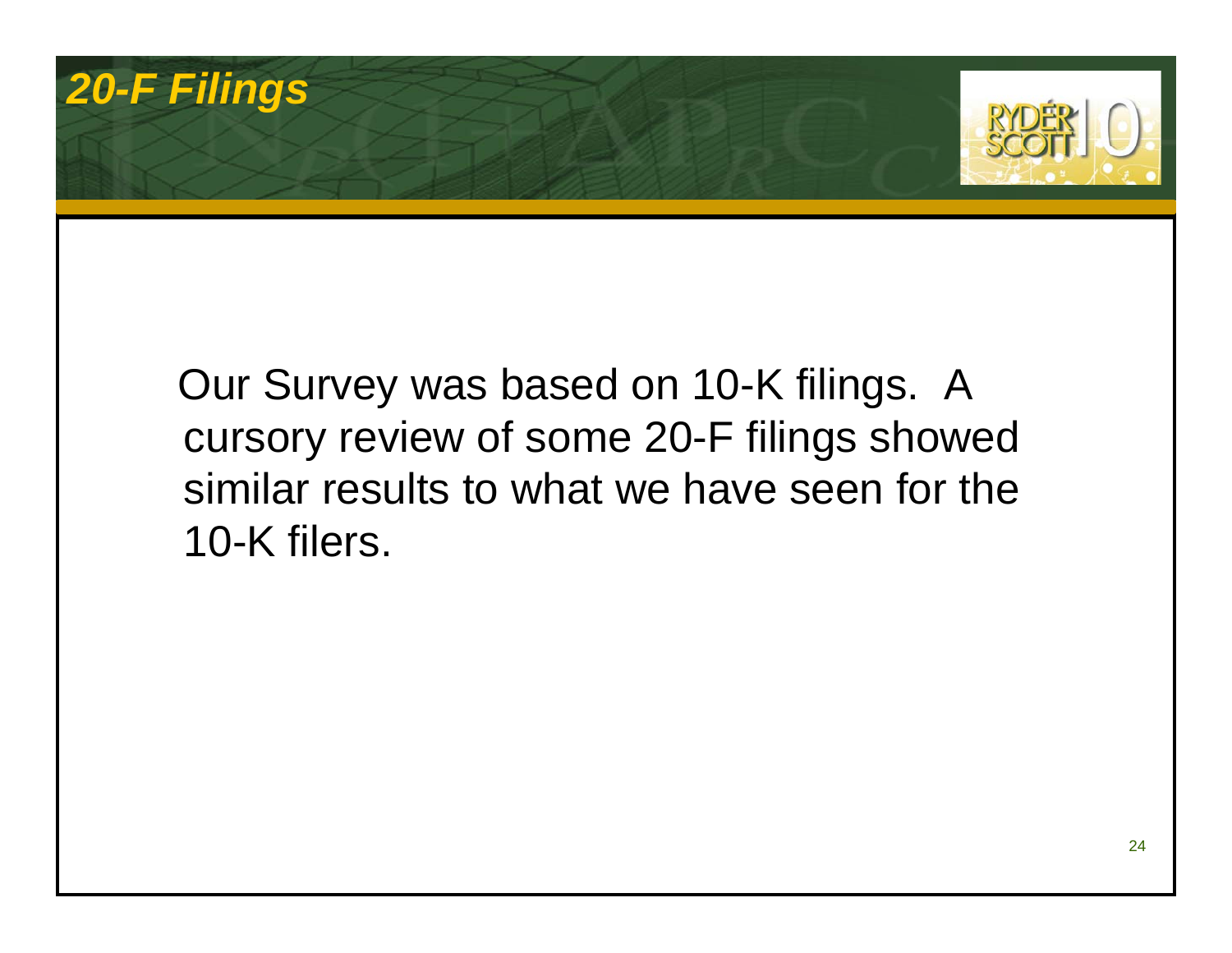

### **BP (20-F)**

These revised rules form the basis of the 2009 yearend estimation of proved reserves and the application of the technical aspects **resulted in an immaterial increase of less than 1% to BP's total proved reserves. The reasons for the increase are primarily due to the application of reliable technologies and inclusion of proved reserves more than one spacing away from existing penetrations…**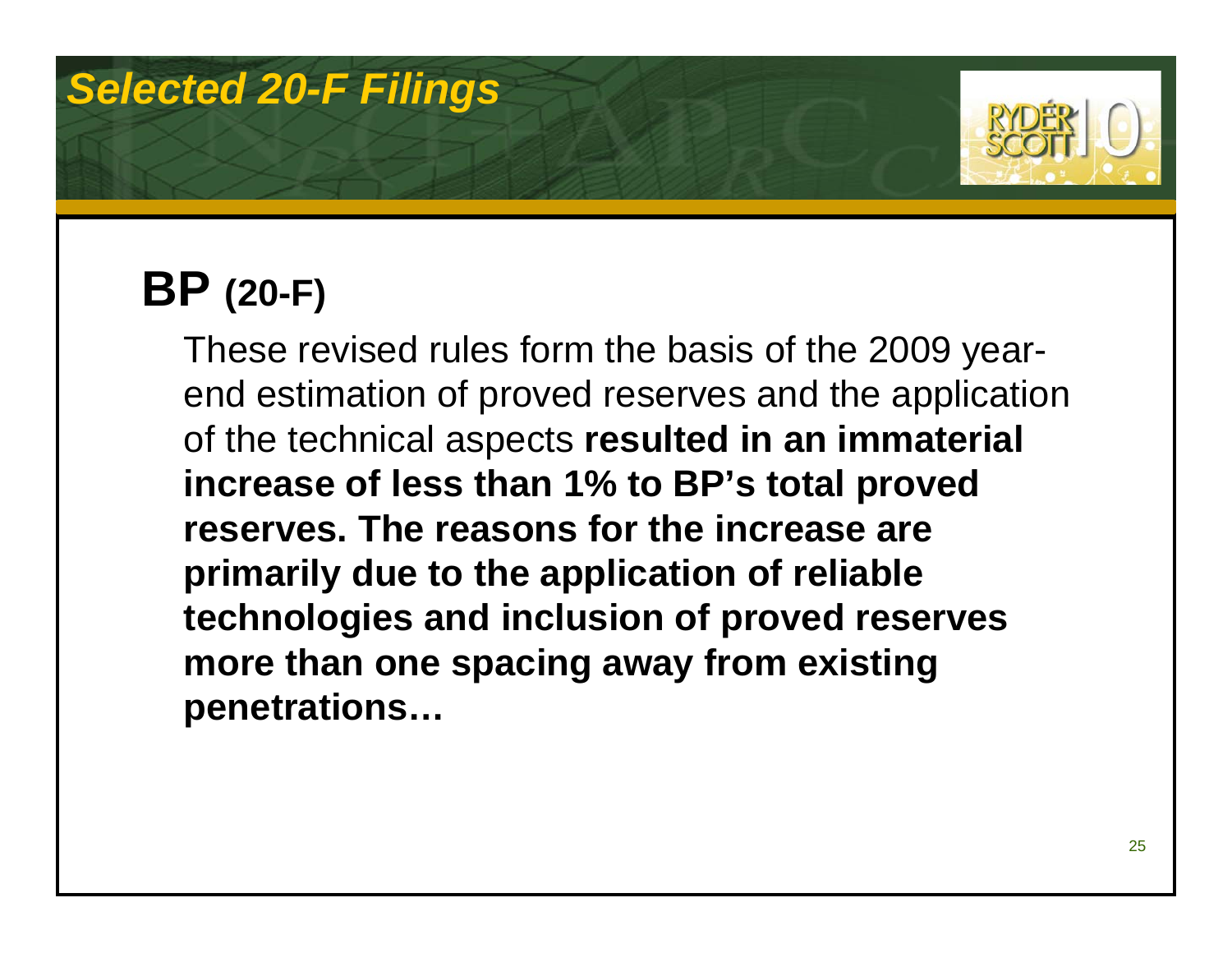

### **ENI (20-F)**

The new SEC rules allow the use of reliable technology (i.e. seismic, wireline formation test, logs and core) to justify the reserves estimate if it produces consistent and repeatable results. **We did not have any material additions of proved reserves due to application of new reliable technologies.**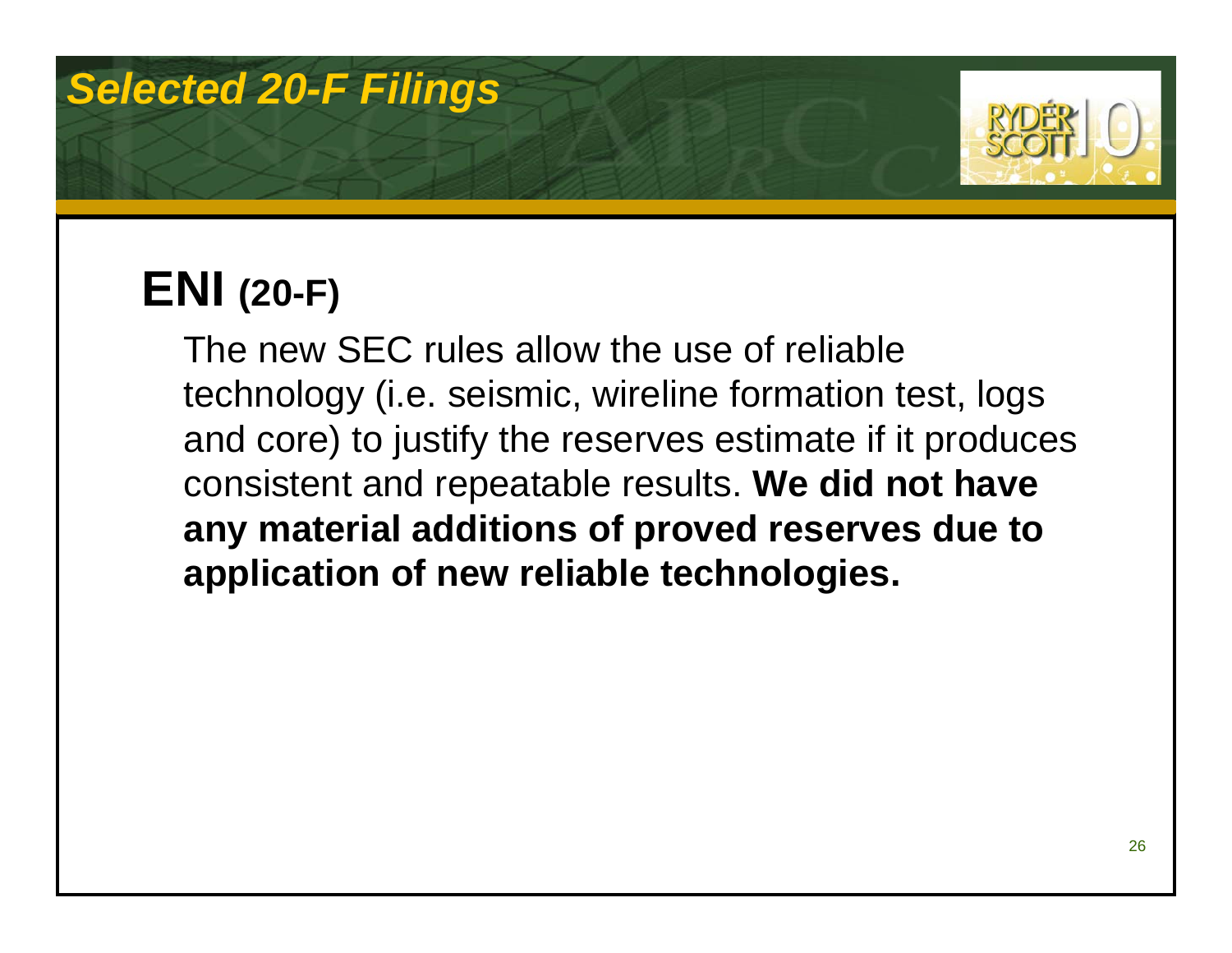

### **Shell (20-F)**

In 2009, Shell added 4,417 million boe of proved oil and gas reserves before accounting for production, of which 3,632 million boe comes from Shell subsidiaries and 785 million boe is associated with Shell's share of equity-accounted investments. Included in the 4,417 million boe is 1,630 million boe of synthetic crude oil reserves that, as a result of SEC rule changes, can now be considered proved oil and gas reserves **as well as approximately 270 million boe associated with other SEC rule changes pertaining to the use of reliable technologies and the use of analogues. The application of reliable technologies contributed approximately 150 million boe of the 270 million boe. The most significant increases related to the use of wireline pressure gradients and wireline testing.**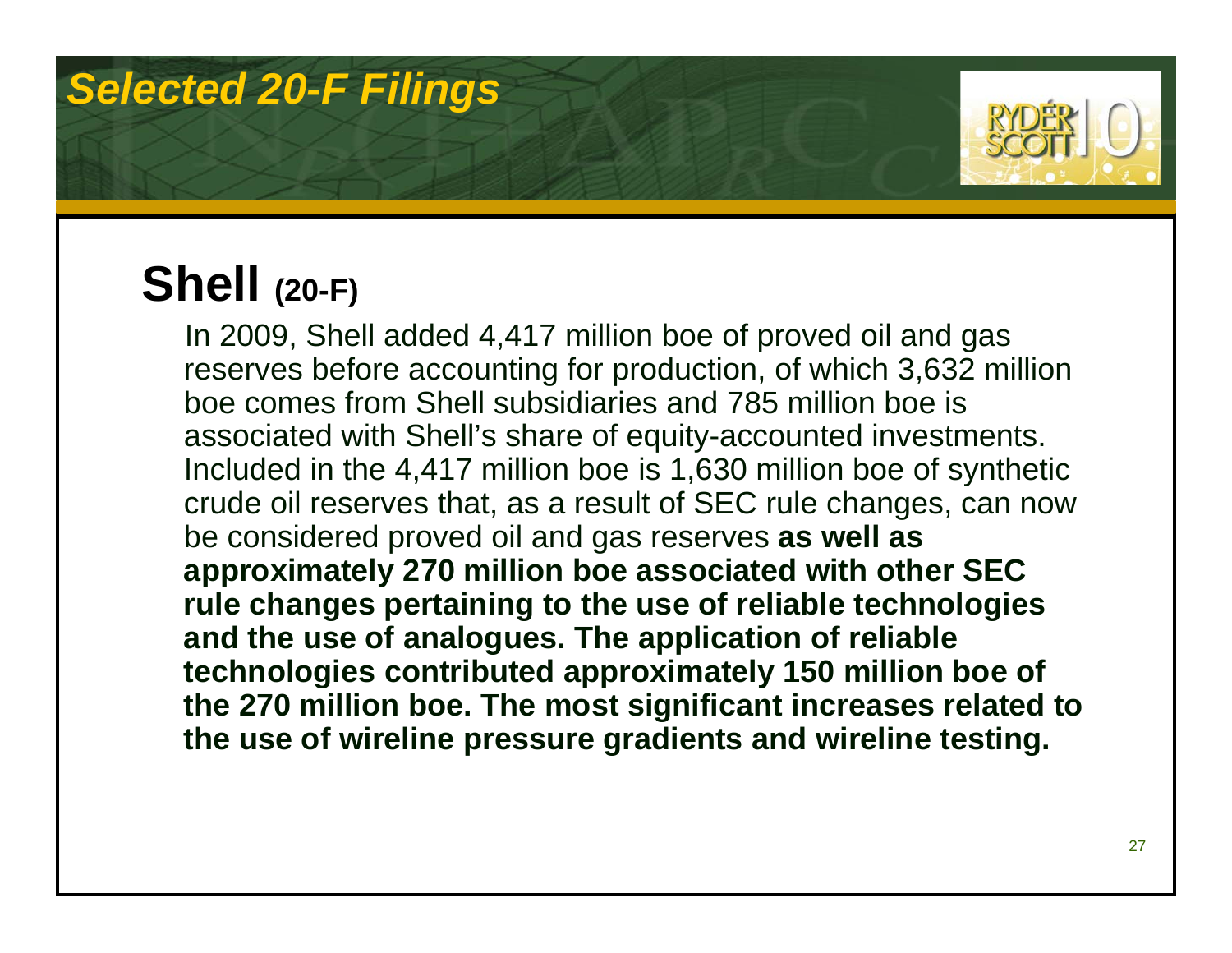

### **Petrobras (20-F)**

...the Company effectively adopted *(the new SEC requirements)* in December 31, 2009. Adoption of these requirements did not significantly impact the Company's reported reserves or our consolidated financial statements.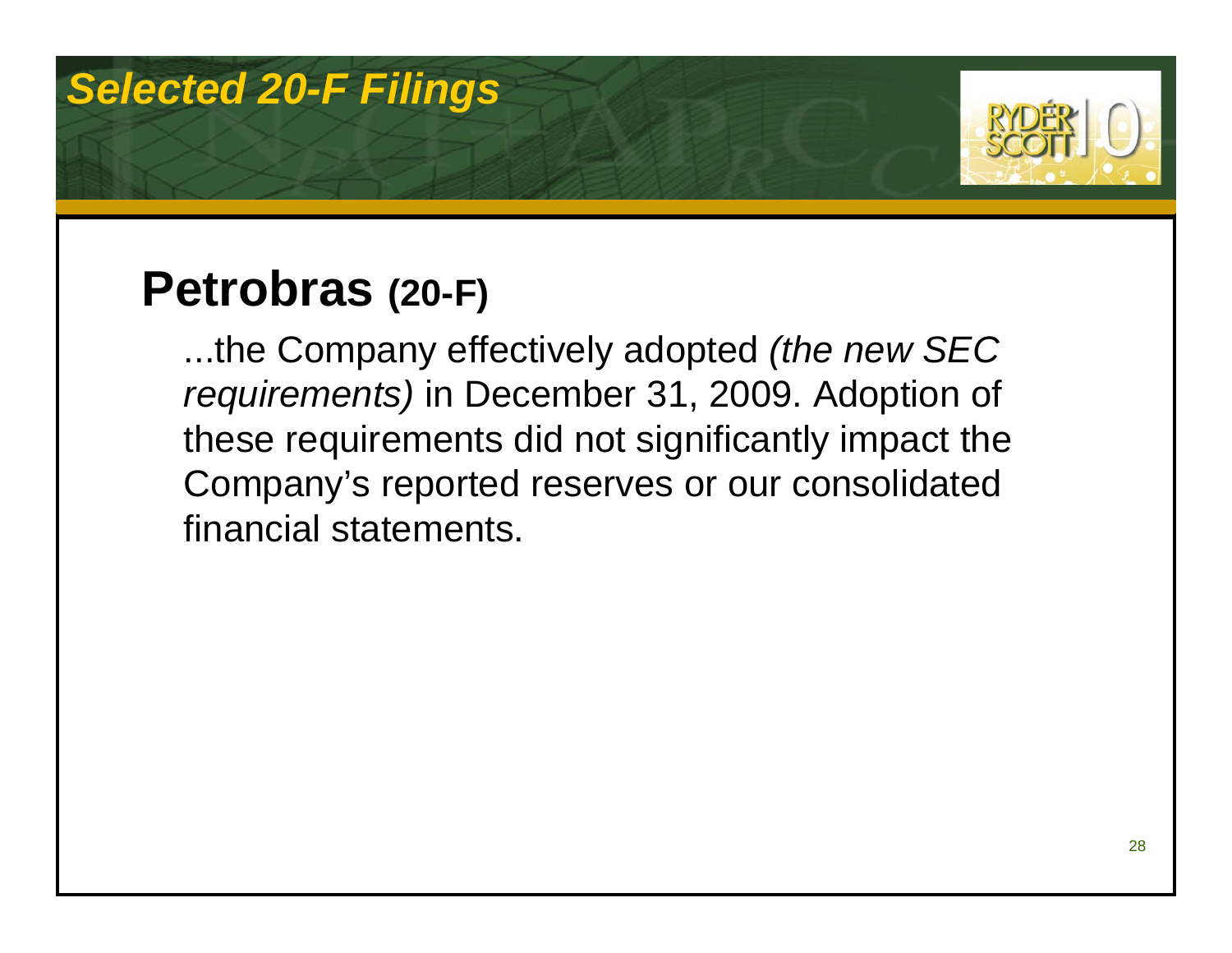

## **TOTAL (20-F)**

The revised rules form the basis of the 2009 year-end estimation of proved reserves and their application resulted in an immaterial increase in TOTAL's proved reserves. **In particular, positive revisions were**  made possible in 2009 on a limited number of **proved properties due to the integration of reliable technologies such as seismic and wireline pressure data in the proved reserves evaluation workflow. These revisions represent less than 2% of the Group's proved reserves portfolio**. Bitumen was included in 2008 and 2007 in the crude oil reserves and is disclosed separately for 2009 pursuant to the SEC requirements, as amended.